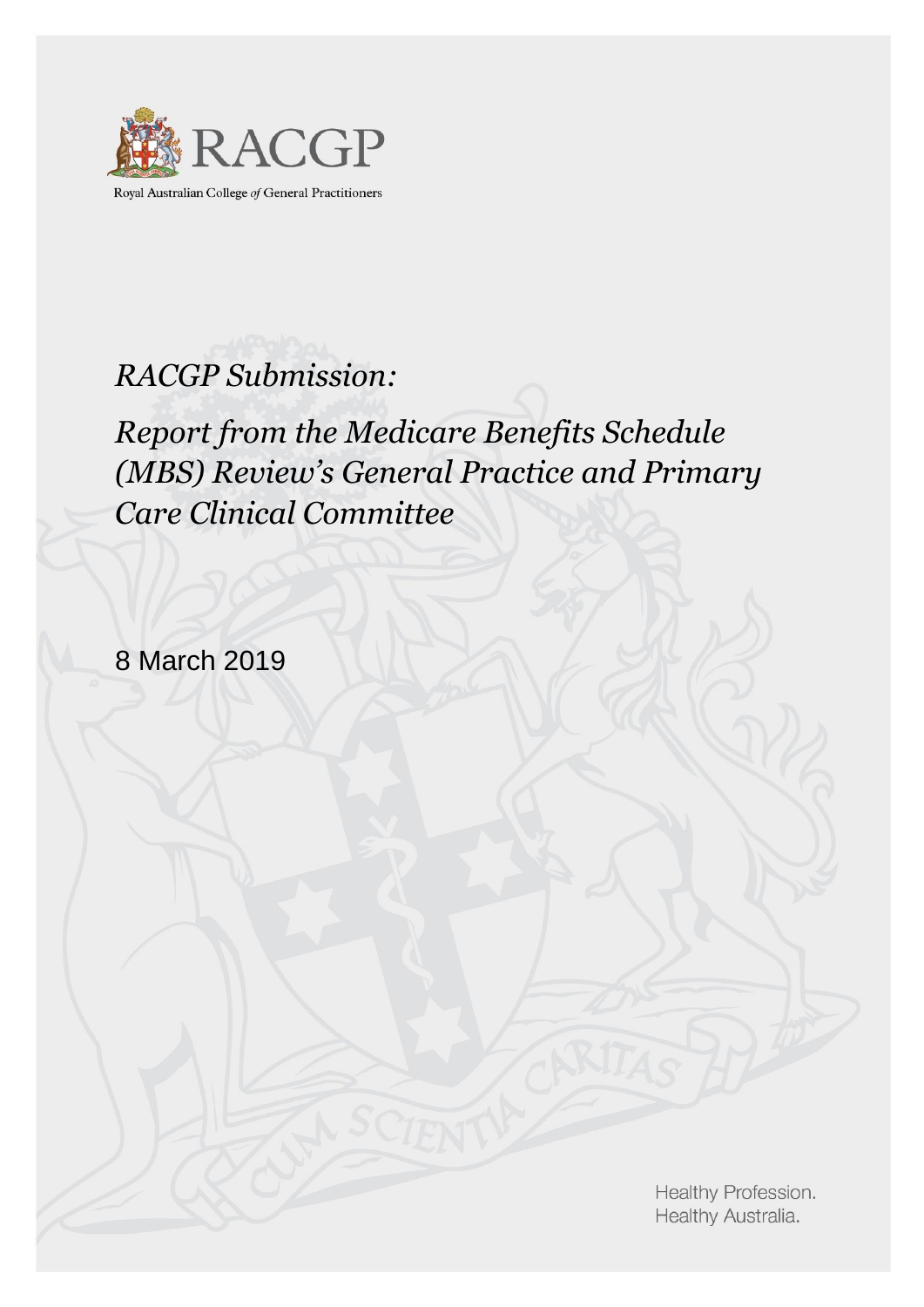# *Contents*

| 1.   |                                                                                                             |  |
|------|-------------------------------------------------------------------------------------------------------------|--|
| 1.1  |                                                                                                             |  |
| 2.   |                                                                                                             |  |
| 3.   |                                                                                                             |  |
| 3.1  | Recommendation 1 - A patient-centred primary care model supporting GP stewardship 3                         |  |
| 3.2  |                                                                                                             |  |
| 3.3  |                                                                                                             |  |
| 3.4  |                                                                                                             |  |
| 3.5  |                                                                                                             |  |
| 3.6  |                                                                                                             |  |
| 3.7  |                                                                                                             |  |
| 3.8  |                                                                                                             |  |
| 3.9  | Recommendation 13 - Increasing rebate for hospital, institution or home visits for enrolled patients with a |  |
| 3.10 |                                                                                                             |  |
| 3.11 |                                                                                                             |  |
| 3.12 |                                                                                                             |  |
| 3.13 | Recommendation 17 - Changing terminology that MBS uses to describe registered and enrolled nurses  13       |  |
| 3.14 |                                                                                                             |  |
| 4.   |                                                                                                             |  |
| 4.1  |                                                                                                             |  |
| 4.2  |                                                                                                             |  |
| 4.3  |                                                                                                             |  |
| 4.4  |                                                                                                             |  |
| 4.5  |                                                                                                             |  |
| 4.5  |                                                                                                             |  |
| 5.   |                                                                                                             |  |
| 6.   |                                                                                                             |  |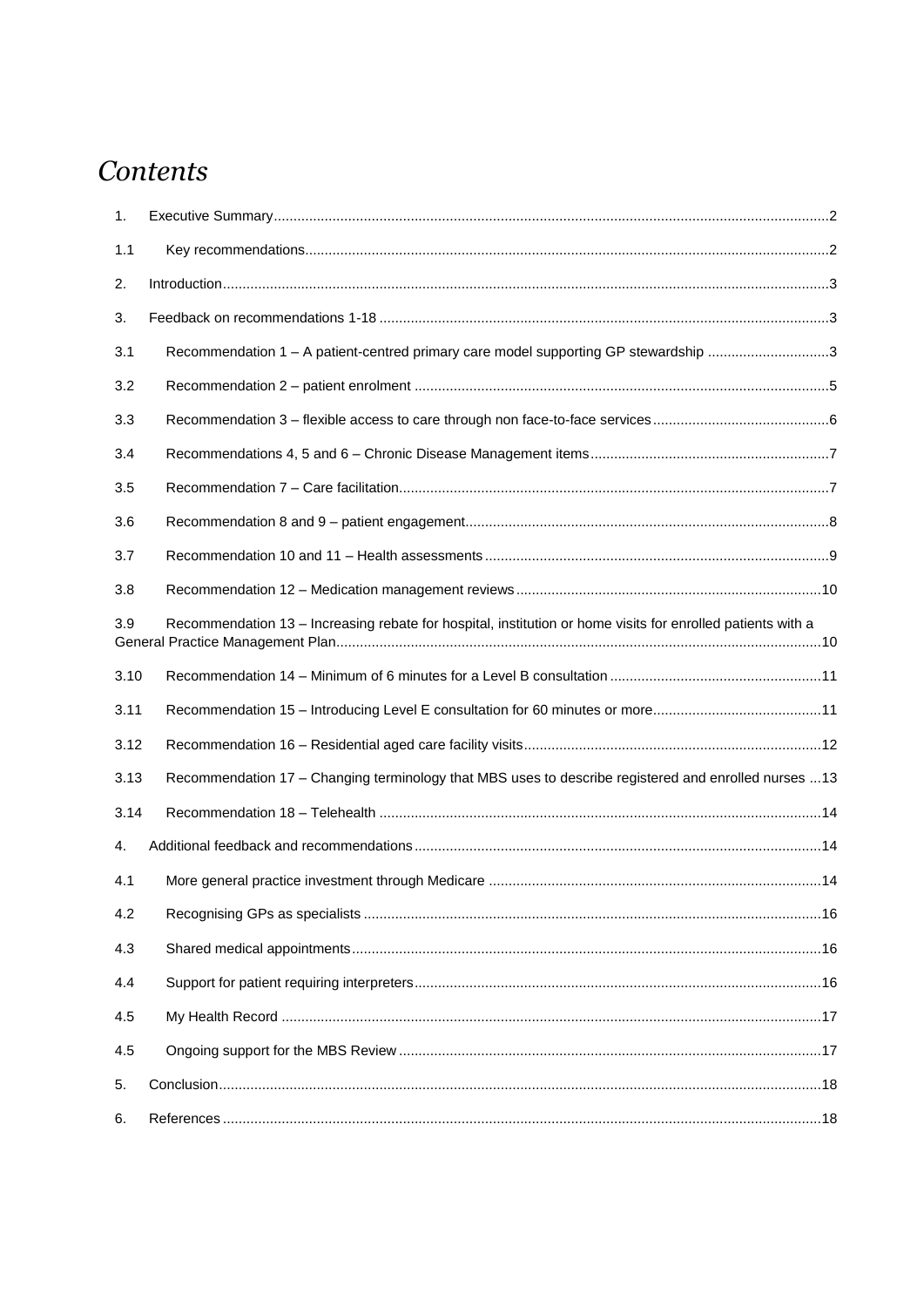# *Report from the Medicare Benefits Schedule (MBS) Review's General Practice and Primary Care Clinical Committee*

# <span id="page-2-0"></span>**1. Executive Summary**

The Royal Australian College of General Practitioners (RACGP) cautiously welcomes a number of recommendations in the Report from the General Practice and Primary Care Clinical Committee (the Committee) (GPPCCC Report), and calls on other recommendations to be amended or removed.

Given the scope of the GPPCCC Report, the RACGP consulted members on the Committee's 18 recommendations and addresses each recommendation in this submission. This submission also provides additional feedback and recommendations relating to the Committee and MBS Review.

# <span id="page-2-1"></span>**1.1 Key recommendations**

The RACGP calls for the Committee to:

- endorse the [RACGP's Vision for General Practice and a sustainable healthcare system](https://www.racgp.org.au/the-racgp/about-us/vision-and-strategy/vision-for-general-practice) as the preferred patient-centered primary care model supporting general practitioner (GP) stewardship
- revise the phrasing referring to patients as experts in their care, and instead refer to patients as partners in their care
- state that funding for patient enrolment should support continuity of care, as opposed to the process of enrolment
- undertake modelling to determine the value of differential rebates for enrolled and non-enrolled patients
- recommend amendments to Medicare rules that stipulate that general practice consultations must be conducted face to face
- amend recommendation to equalize rebate value across General Practice Management Plans and reviews, to ensure that it does not result in a net loss of funding for general practice patients
- remove the recommendation of a 40 minute timeframe for General Practice Management Plans
- encourage patient attendance at case conferences, but not make this mandatory as part of the item descriptor
- remove the recommendation to delete health assessments lasting more than 30 minutes and instead recommend that the rebate of this service be increased to accurately cover the cost of providing the service
- expand the eligibility for the proposed health assessment for prisoners on discharge to apply to all prisoners on discharge, as opposed to limiting to those who have had a sentence of six months or more
- remove the recommendation for a reduction in the rebate for Domiciliary Medication Management Reviews and Residential Medication Management Review items
- recommend an increase to the rebates for all patients requiring hospital, institution and home visits, not just those who are enrolled with a General Practice Management Plan. In addition, the same increase should be applied to residential aged care facility visits
- remove the recommendation for a minimum of six minutes for a Level B consultation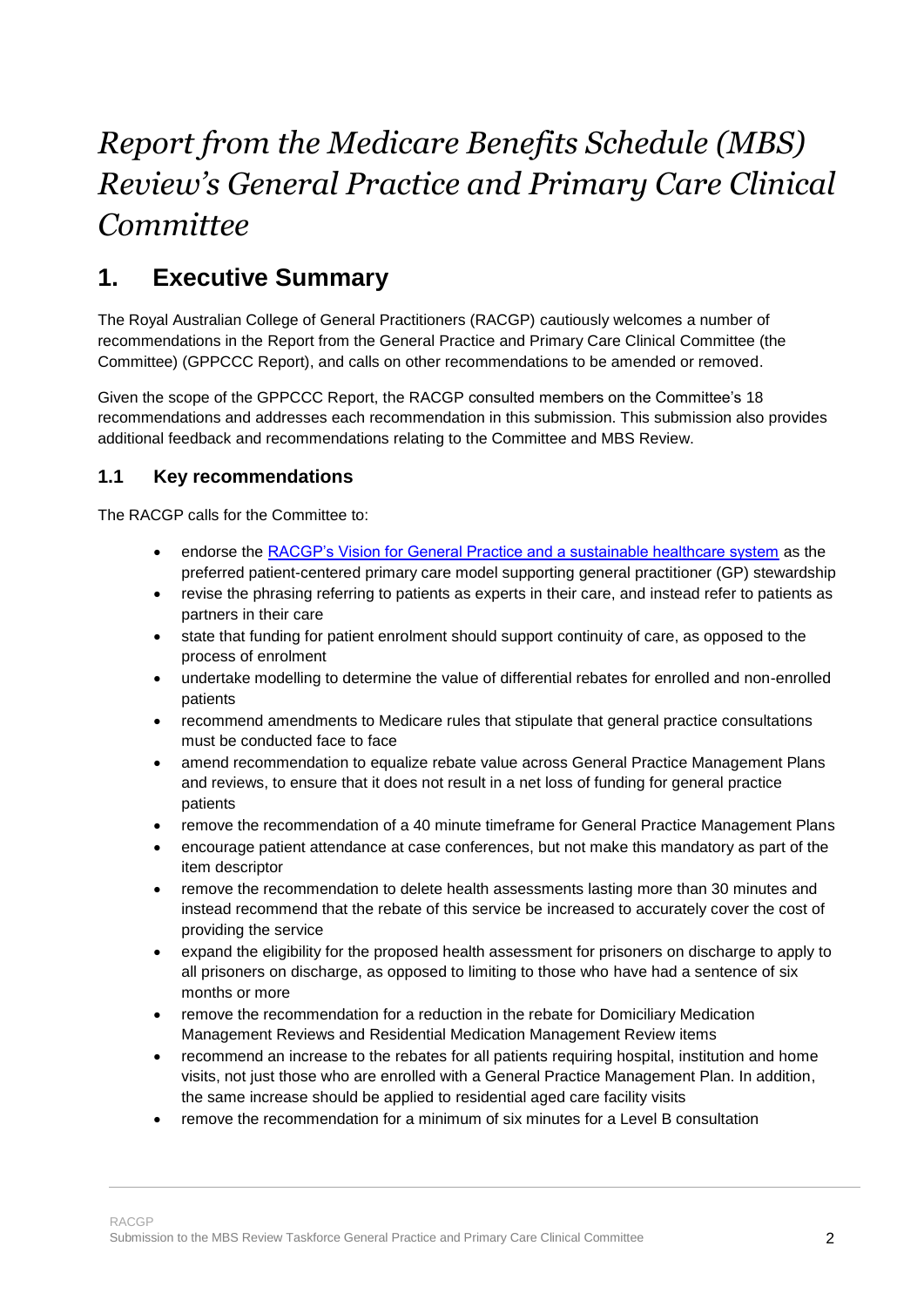- provide further recommendations aimed at increasing support for longer consultations through reweighting time tiers and reducing time intervals of consultation items
- recommend an urgent increase to the rebate value of new item numbers for residential aged care visits (items (90020, 90035, 90043, 90051) – in addition to recommending a flag fall fee
- provide further recommendations aimed at ensuring that patient rebates accurately reflect the cost of providing care
- recommend an MBS item to support shared care appointments
- recommend that the MBS better recognise and remunerate the skills and experience of specialist GPs.

# <span id="page-3-0"></span>**2. Introduction**

The RACGP thanks the Medicare Benefits Schedule (MBS) Review Taskforce for the opportunity to comment on recommendations made in the Report from the General Practice and Primary Care Clinical Committee (the Committee).

The RACGP is Australia's largest general practice organisation, representing over 40,000 members working in or toward a career in general practice. The RACGP advocates for affordable, equitable and safe access to high quality health services, which facilitate the best possible health outcomes for all Australians.

To date, the RACGP has provided several submissions to the MBS Taskforce and various clinical committees regarding recommendations relating to general practice. The RACGP also reviewed the MBS items commonly used in general practice, identifying where the MBS can better support general practice patients. Recommendations from this review were provided directly to the MBS Review Taskforce in [March](https://www.racgp.org.au/advocacy/reports-and-submissions/view-all-reports-and-submissions/2017-reports-and-submissions/reports-to-medicare-benefits-schedule)  [2017.](https://www.racgp.org.au/advocacy/reports-and-submissions/view-all-reports-and-submissions/2017-reports-and-submissions/reports-to-medicare-benefits-schedule) We note that a number of our recommendations have been considered by the GPPCCC.

When discussing general practice funding there needs to be a clear delineation between acute and chronic condition care. The fee for service model is appropriate for acute episodic care. Patients with chronic or complex medical conditions may have better outcomes with a different model of care, this seems to be the focus of this paper.

# <span id="page-3-1"></span>**3. Feedback on recommendations 1-18**

# <span id="page-3-2"></span>**3.1 Recommendation 1 – A patient-centred primary care model supporting GP stewardship**

The RACGP supports the move to a patient-centered primary care model supporting GP stewardship in principle. However, this would represent a significant change for the sector and as such the Committee and Taskforce (or anyone responsible for designing, developing and implementing a model) must undergo rigorous consultation with the RACGP.

The RACGP has developed a patient centered primary care model that can fulfill this recommendation. The [RACGPs Vision for general practice and a sustainable health care system](https://www.racgp.org.au/the-racgp/about-us/vision-and-strategy/vision-for-general-practice) (the Vision) is a framework for excellence in healthcare and provides the solution to address a range of issues and pressures currently facing the Australian healthcare system. The Vision demonstrates how realigning funding to support internationally recognised features of high-quality general practice will facilitate the successful delivery of an equitable and sustainable healthcare system, benefiting patients, providers and funders.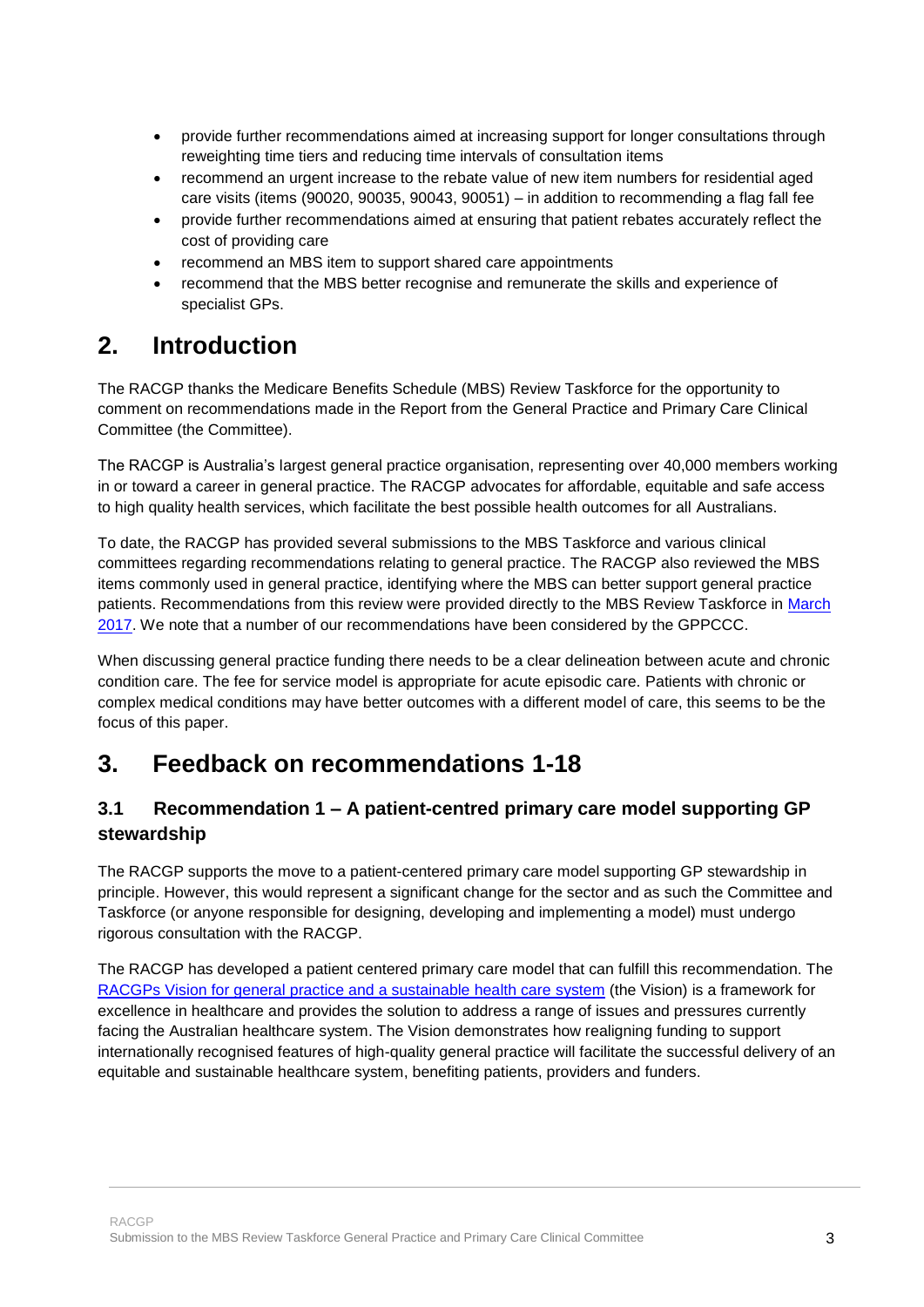The RACGP's Vision is currently open for member and stakeholder consultation and is due for final publication later this year. The RACGP recommends that the Committee endorse the Vision as the preferred blueprint for developing and supporting an appropriate model of patient centered primary care.

#### *3.1.1 Considerations for implementing a patient-centred primary care model*

Any model developed needs to support GPs and general practices to respond to the pressures faced by the Australian healthcare system, including:

- a growing and ageing population
- an increasing prevalence of chronic and complex health conditions
- changes in the delivery of general practice, including practices growing in size, and GPs working fewer hours
- an increase in costs for patients, providers and governments
- uncertain and poorly targeted funding
- lack of incentives in the current system to support care in the community and to avoid expensive hospitalisation
- poor equity of access to services for Aboriginal and Torres Strait Islander peoples, people living in rural areas, and people from culturally and linguistic diverse (CALD) backgrounds.

A patient-centered primary care model should simplify requirements for GPs, not make them more difficult. Any model developed must avoid increased red-tape and overly complicating services and processes for GPs and their teams. The current MBS is unnecessarily complicated and GPs spend too much time trying to understand its intricacies – time they could otherwise spend with patients.

Changes to funding required to implement a patient-centred primary care model should result in an overall increase in funding to primary care and not rely on shifting existing funds – as seen in the government's Health Care Homes trial. If block payments are introduced, they should support and complement, not replace, the existing fee-for-service funding component of general practice.

Consumer education must be prioritised when implementing a patient-centered primary care model. Patients will need to understand the model and its value to them so they can appreciate the holistic approach to their care and what is required of their GP and practice to provide such care.

#### *3.1.2 Patients as 'experts'*

In its definition of patient-centered care, the Committee refers to 'putting people and their *families* at the centre of decisions and seeing them as *experts*, working alongside professionals to get the best outcome.' The RACGP recommends that the Committee rephrase this statement. The RACGP supports *patients as partners* in their healthcare and decision making.

One of the established fundamental issues with regards to the doctor-patient relationship is the "asymmetry of information" that exists between the doctor and the patient. By this very definition the patient cannot and does not want to be the 'expert'. Modern medicine has rejected the paternalistic approach to medicine where the doctor tells the patient what is best. It is important to note that GPs do take a shared decision making approach when planning patient care.

It must be recognised that families do not always want the same things that patients want. Considering a patient and their family as equal and experts has medico-legal implications in the event of an adverse outcomes.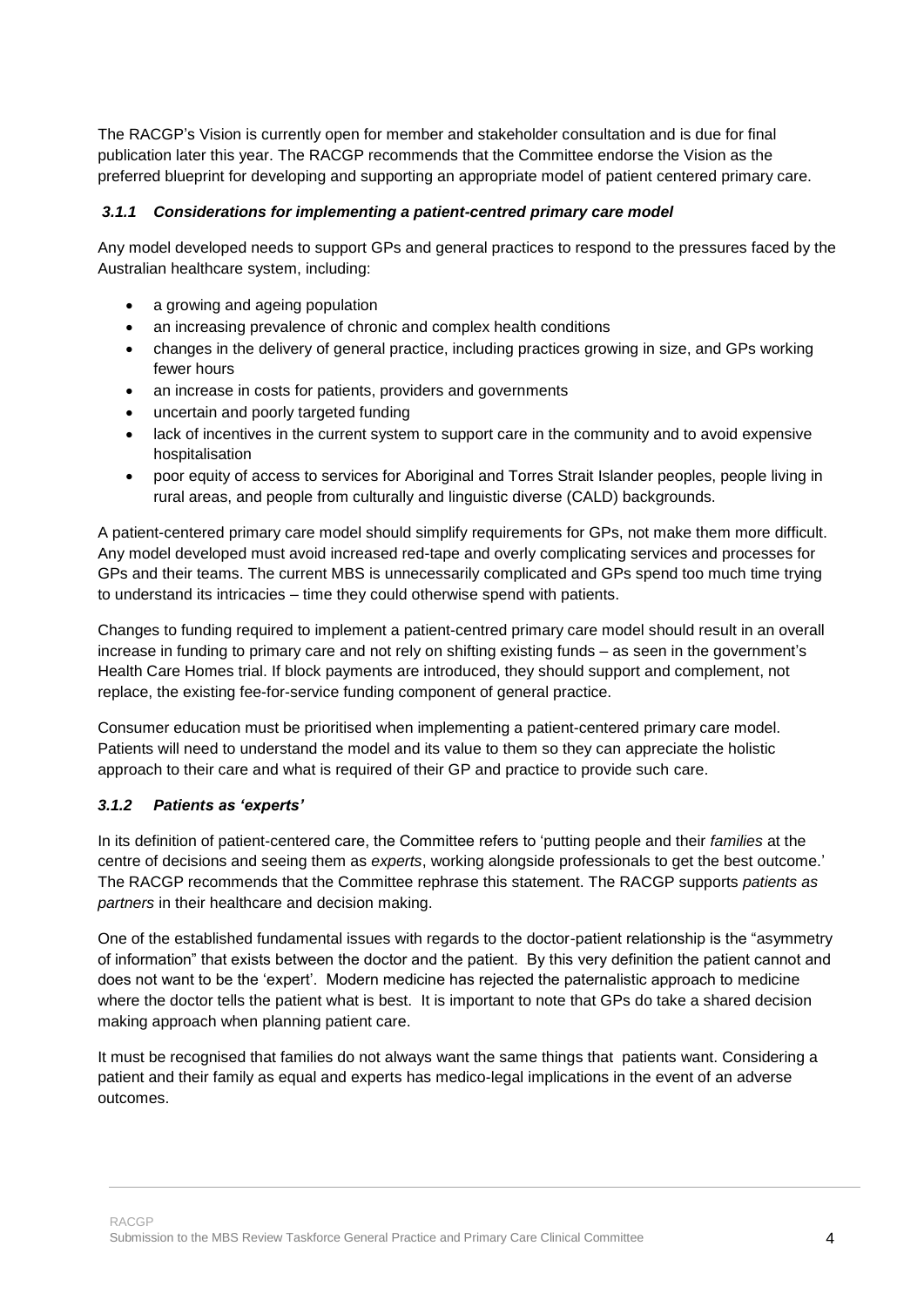In the same vein, it is not fair and equitable to say the GP and patient are together equal and expert if something goes wrong and the GP is deemed at fault. Shared decision making is critical but this is not the same as using the term 'expert'. The patient's needs and wants are not always aligned and failing to meet a patient's wants must never be a performance indicator for expert GPs providing specialist medical advice.

### <span id="page-5-0"></span>**3.2 Recommendation 2 – Patient enrolment**

#### *3.2.2 Payment of enrolment fees*

The RACGP supports a move toward patient enrolment, however does not support a single 'fee for enrolment'.

The model proposed by the Committee intends to pay a practice for each patient it enrols. This will:

- emphasise a reward for the initial enrolment, rather than support ongoing continuity
- create a risk of predatory enrolments or financial gaming of the system.

Patient enrolment is a mechanism for encouraging the development of continuity of care. Therefore, funding for enrolment must be directed toward encouraging continuity of care as opposed to funding the process of enrolment. The benefits of continuity of care relate to a long term doctor patient relationship, and while some funding needs to be provided to support the extra time taken to explain enrolment to patients, ongoing payments to practices are needed to provide enhanced care for enrolled patients.

Broader patient enrolment funding should recognise both the practice's role in supporting a GP to provide a broad range of services to the community as well as the GPs role in providing ongoing care.

In addition, any model for patient enrolment needs to be carefully evaluated for part-time GPs.

#### *3.2.3 Differential rebates for enrolled patients*

The Committee recommends several aspects of care (flexible access, chronic disease management) be linked to patient enrolment. It is unclear from the report what the implications would be for non-enrolled patients (eg if it is intended there would be differential rebates).

The value of the service provided by the GP as to whether the patient is enrolled for non acute care is the same (eg suturing a patient). There may be additional value to the patient for being enrolled for certain conditions. When the actual or potential benefit is described the practitioner who provides the additional value should be remunerated. A differential rebate is one method for recognising and rewarding the additional value.

Both enrolled and unenrolled patients should continue to receive rebates via fee-for-service as currently administered through the MBS. However, the RACGP recommends that modelling be undertaken to estimate the effect and value of differential rebates for care provided to enrolled patients, versus nonenrolled patients. Increasing funding to provide care for enrolled patients, would provide a further incentive for patients to access the majority of their care from their regular GP or practice.

Differential rebates would benefit patients with higher health needs, such Aboriginal and Torres Strait Islander patients, and patients with complex and chronic disease. Failure to recognise the high health needs of patients could result in lower enrolment rates for these groups.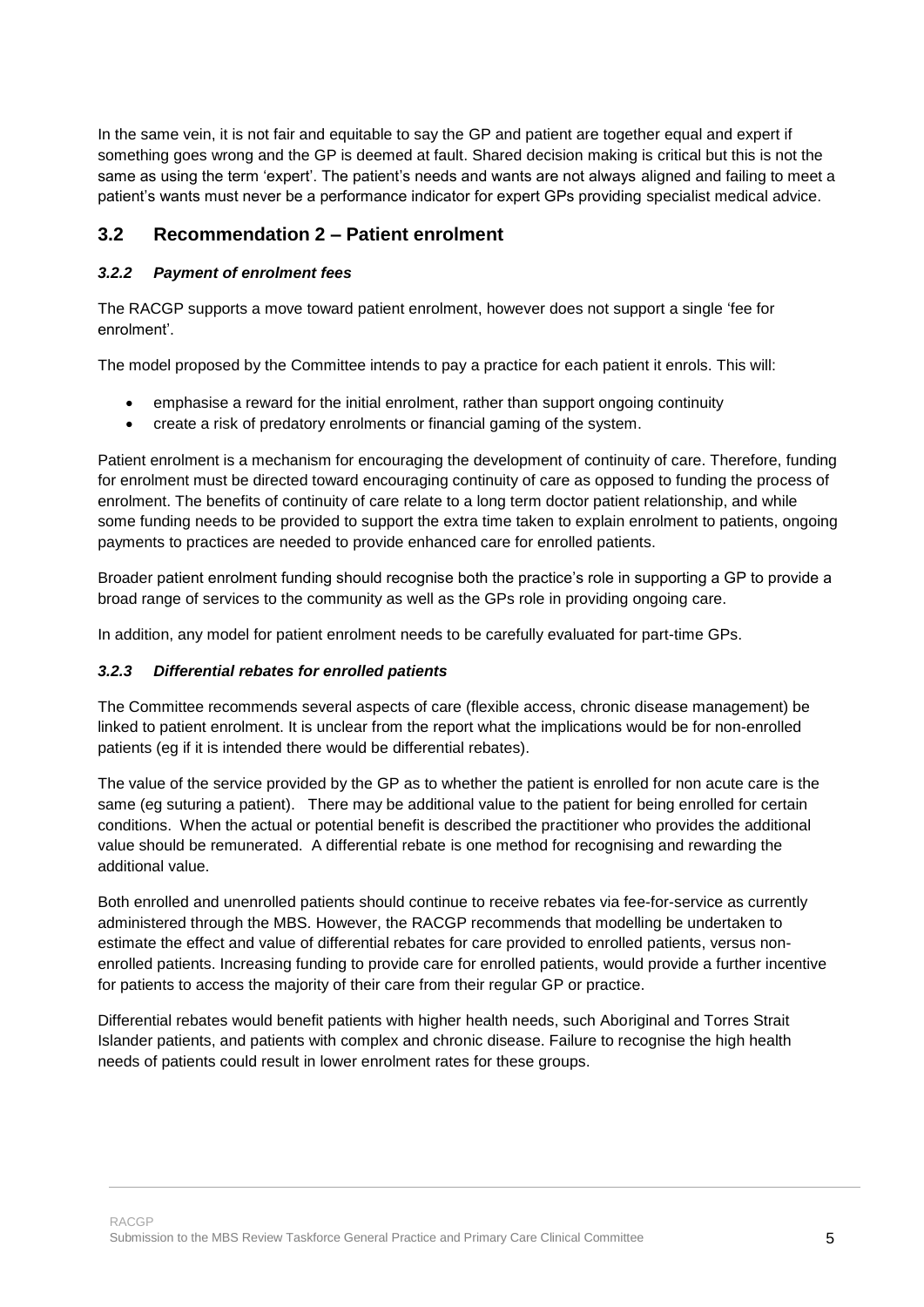#### *3.2.1 Voluntary patient enrolment*

The RACGP supports *voluntary* enrolment that sees a patient identify a preferred GP at their practice, while also being able to access care from other GPs within or outside of the practice as needed. Under a voluntary system, patients are able to choose whether to enrol with a practice, and GPs and practices can choose whether they wish to offer a patient enrolment.

A voluntary enrolment system must support patients who:

- present with emergency concerns at another practice
- wish to change their nominated GP or practice
- are geographically mobile (consideration of whether payments can be shared between practices in such circumstances is needed)
- are unable to visit their usual practice and need to seek care at another practice (eg practice closure or no appointments available).

# <span id="page-6-0"></span>**3.3 Recommendation 3 – flexible access to care through non face-to-face services**

The RACGP supports the facilitation of existing GP-patient relationships by encouraging care to be delivered flexibly (including the use of non-face to face care) by the patient's usual GP. The best option for achieving this is for removal of the MBS rules that stipulate that MBS consultation items can only be claimed when a patient is present face to face.

#### *3.3.1 Preventing abuse of flexible systems*

A model supporting flexible access for patients needs to consider mechanisms that prevent the establishment of digital-only health clinics, who enrol patients to receive remote services online. Face-toface services should not be discouraged in the process of increasing access to non-face-to-face services. Physical examination is still a vital part of clinical care and cannot be replaced by digital technology.

In chronic care an ongoing relationship with the patient is vital to releasing the value inherent in the GP having a holistic knowledge of the patient's medical and social context. This can only be developed through regular face-to-face and non face-to-face clinical visits. Digital only models are akin to episodic fragmented care of the patient and are unlikely to deliver the demonstrated benefits that this paper proposes.

#### *3.3.2 Protecting GP wellbeing*

Safeguards need to be put in place to ensure that GP wellbeing is protected with the introduction of increased service accessibility and flexibility.

Safe working hours for GPs must be maintained. GPs who work 40 hours or more a week have a less positive perception of their work-life balance than those working fewer than 40 hours.<sup>1</sup> Without appropriate restrictions in place for flexible access, there is room for patients to overload GPs with requests (eg an expectation they can email and get a response at any time), which may lead to work dissatisfaction and burnout. Patient and provider education will be required to ensure that flexible access to care does not have adverse effects for GPs.

The decision for the use of non-face-to-face types of consulting should rest with the patient's GP, as they bear the medico-legal responsibility for ensuring that appropriate, safe care is provided.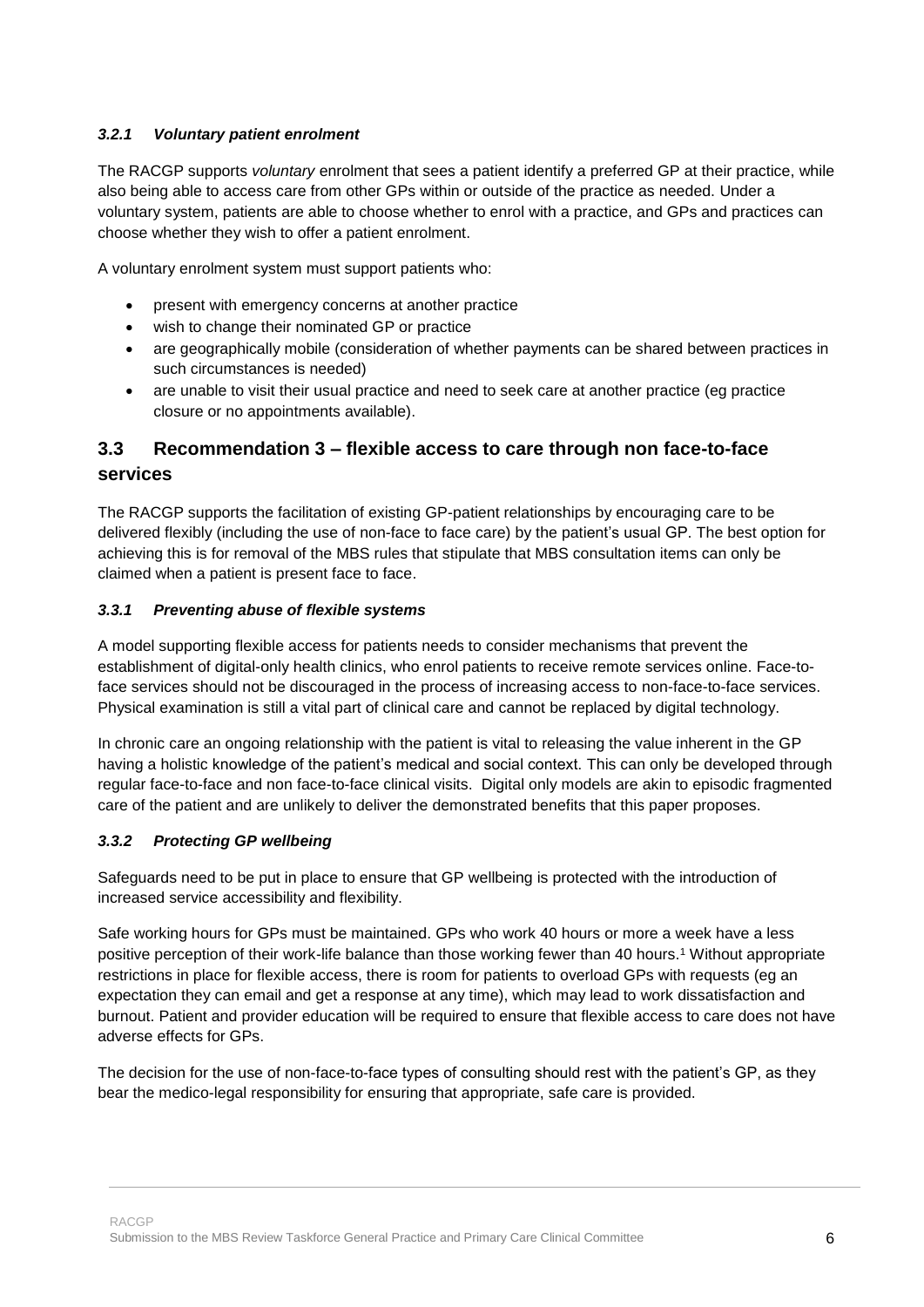# <span id="page-7-0"></span>**3.4 Recommendations 4, 5 and 6 – Chronic Disease Management items**

#### *3.4.1 Combining General Practice Management Plans and Team Care Arrangement items and redistributing rebates between plans and reviews*

While some redistribution of funding between plan and review may be appropriate (eg disincentivising the preparation of a management plan only, and providing more support for reviews), the RACGP does not support a net reduction in Chronic Disease Management funding, which is likely to occur under the recommendations as proposed by the Committee.

Recommendation 4 does not account for the full suite of Chronic Disease Management items available to a patient each year. In one year, a patient can currently claim one General Practice Management Plan (721), one Team Care Arrangement plan (723) and three reviews for each of those plans (six 732s). Bulk billing incentives are also applicable to some patients for each of these services.

Equalising the value of rebates across the plan and reviews incentivises use of the full Chronic Disease Management Suite (2x plan and 6x reviews) -however, many patients do not receive or require the full Chronic Disease Management suite. In such cases, Recommendation 4 will devalue the patient's plan.

#### *3.4.2 Setting a minimum of 40 minutes for General Practice Management Plan*

The RACGP does not support a minimum 40 minute timeframe for the completion of a General Practice Management Plan. A General Practice Management Plan can be fully developed in under 40 minutes especially where the patient is well known to the GP.

Where there is adequate auditing measures and compliance consequences for those creating sub-standard care plans, there should be no need for an arbitrary time measurement.

An alternative to time based chronic disease management items is to tier rebates based on patient complexity. This would align more closely to the Department of Veteran Affairs model, which the RACGP supports.

#### *3.4.3 Linking allied health services to General Practice Management Plans*

Recommendation 5 includes changes to allied health descriptors (10950-10970 and 81100-81125), removing references to the patient's Team Care Arrangement and clarifying that allied health services will be instead linked to the creation of a General Practice Management Plan.

The RACGP agrees that this change will increase efficiency; however, the additional requirements in communicating with other team members (ie phone calls, letters) must be considered when reviewing the rebate value of a General Practice Management Plan, and result in an overall increase in funding.

### <span id="page-7-1"></span>**3.5 Recommendation 7 – Care facilitation**

The RACGP strongly supports the introduction of coordination payments to support care facilitation – however, the best way to achieve requires careful consideration and rigorous consultation. This care facilitation must relate to patients with chronic and complex care needs.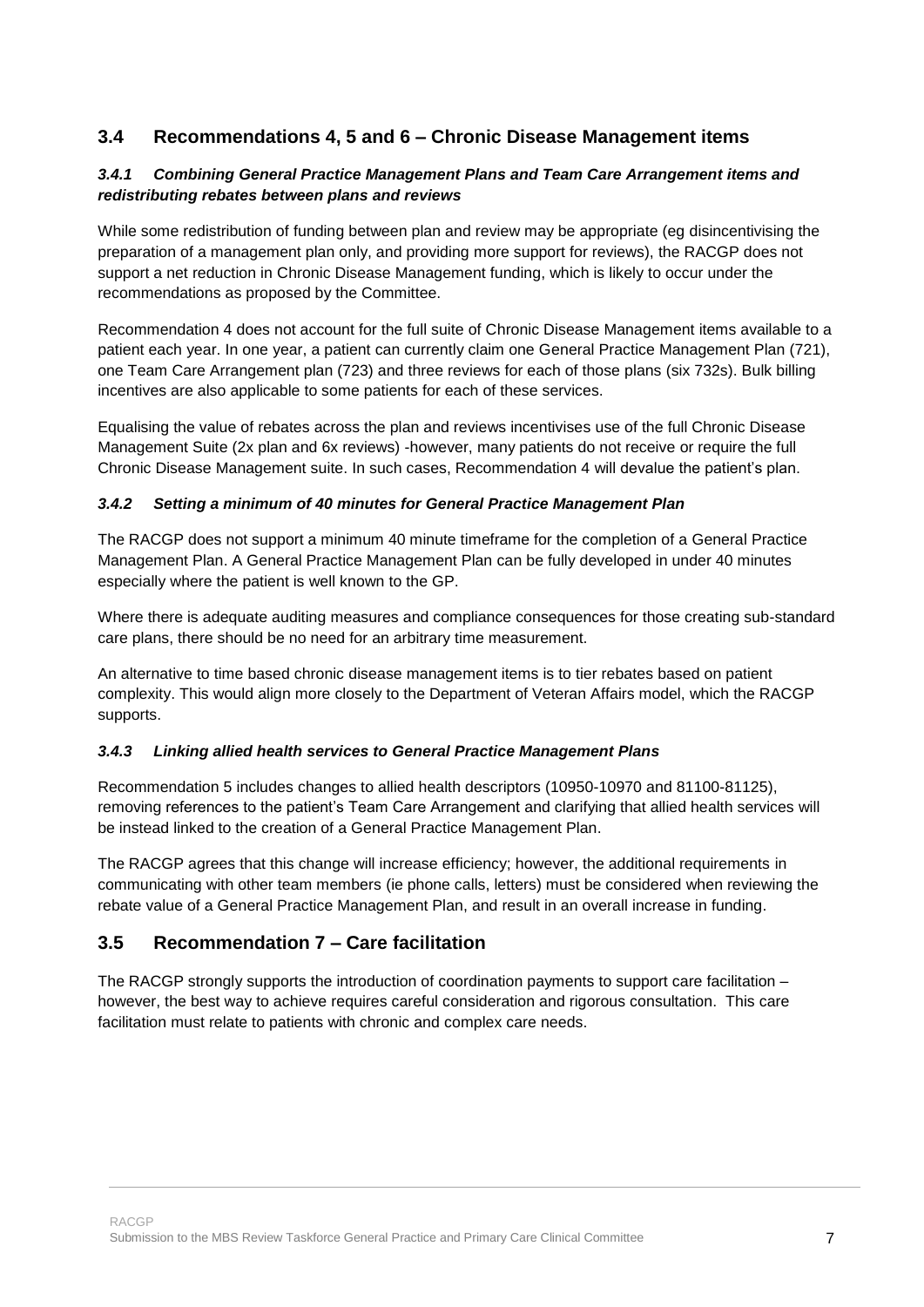Of the options presented by the Committee, our members indicated a preference for:

- "block funding for care facilitation, outside the MBS", and
- "new fee-for-service funding for care facilitation under the current set of items available for allied health appointments, for patients with a GPMP"

Members noted that either of these approaches could improve GP funding, but come with specific advantages and disadvantages.

Providing block funding for practices to provide care facilitation (potentially for their enrolled patients) would allow flexibility in providing care facilitation to patients as needed. While fee for service funding would create a clearer record of activity and ensure payment goes to the person doing the facilitation work in the practice, although with decreased flexibility for practice

The RACGP does not support the option of PHNs providing care facilitation services using funding outside of the MBS. Many PHNs do not have the skills or resources available to implement effective care facilitation strategies. Experience has also shown that the further funding is removed from patient care, the less likely it will actually benefit patients. The role of care coordination should therefore occur within general practice, as close to the patient as possible.

If funding for care facilitation falls outside of the MBS (for example, block payments), this could have an effect on a patient's Medicare Safety Net threshold. If this is the option put forward, the Committee must also recommend that the Medicare Safety Net threshold be reduced accordingly.

#### <span id="page-8-0"></span>**3.6 Recommendation 8 and 9 – patient engagement**

#### *3.6.1 Engaging patients in their own care planning*

The RACGP supports patient involvement as partners in their care planning, but would like more information on how such advice and support mechanisms will be developed and implemented. Our members report that they already engage patients in their own care planning, where appropriate.

#### *3.6.2 Patient attendance at case conferences*

The RACGP supports the inclusion of patients in case conferences and shared decision making; however, patient attendance should ultimately be at the discretion of the practitioner and not determined by the item descriptor. There will be circumstances where a patient's delegate would be a more appropriate person to attend case conferencing eg patients with dementia and some (few) mental conditions. The emphasis should be include the patient where appropriate.

Case conferences are often used for the health practitioners' benefit and the presence of the patient can sometimes be a barrier to open discussion. These include multidisciplinary care team meetings where complex patient presentations are discussed by clinicians (with patient consent) with a goal to determine the best treatment options, referral pathways, and so on.

Cases where patient presence may be problematic include palliative care, mental health and alcohol and other drugs. In other instances, family meetings with care teams, discharge planning, and treatment planning case conferences are ideal to have patient and family or carers present. In some of these cases, it is appropriate to have a family member or carer present without the patient. These circumstances should also be supported through the MBS.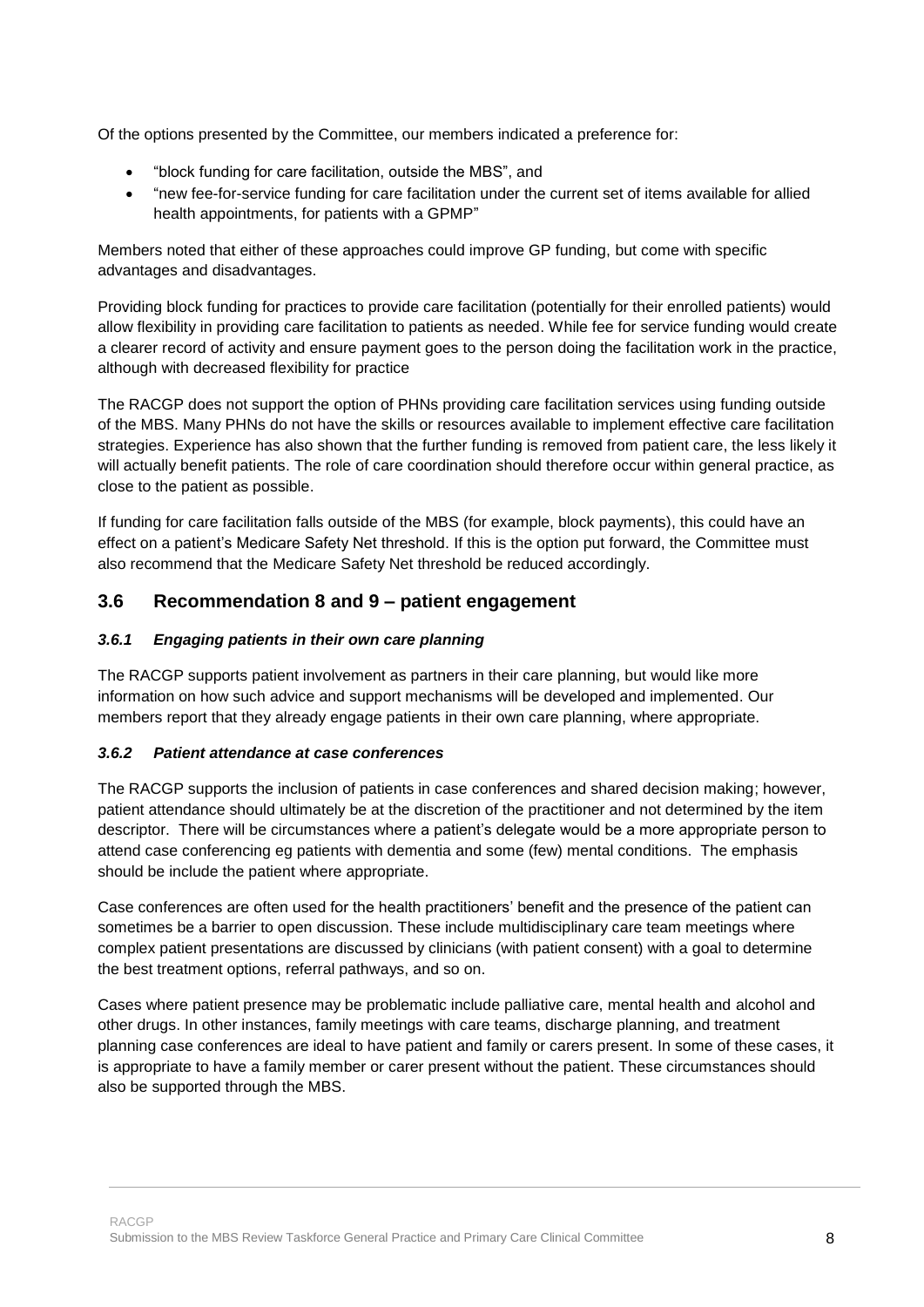Implementing this recommendation as currently proposed by the Committee could:

- add logistical complexity in requiring a patient to attend a case conference
- increase the duration of case conferences due to time required for practitioners to explain concepts to the patient in layman's terms.

### <span id="page-9-0"></span>**3.7 Recommendation 10 and 11 – Health assessments**

#### *3.7.1 Evidence-based health assessments*

The Committee recommends that processes be set up to gather evidence on the effectiveness of Health Assessments with a focus on at-risk populations, including using data at a Primary Health Network (PHN) level.

The RACGP supports the intent of this recommendation – to collect evidence to understand the effectiveness of Health Assessments. However, our members have indicated a preference to avoid PHN involvement. Many PHNs do not have adequate access to data to undertake an effectiveness study and do not have the necessary skills or resources to undertake this type of work.

It is vital for any health service to be evidence-based and have benefits that outweigh potential harm. Evidence reviews should be undertaken by existing GP research networks and any data used must remain de-identified. The RACGP recommends that the Committee also identify what other evidence reviews are required, such as for pharmacy health checks and interventions.

#### *3.7.2 Deletion of health assessments lasting less than 30 minutes (item 701)*

The RACGP does not support the removal of health assessments lasting less than 30 minutes. We understand that the deletion of item 701 is based on an increase in longer health assessments and fewer short assessments being claimed.

The Committee has suggested that services currently considered as health assessments under 30 minutes can be 'more appropriately billed as a general consultation. The RACGP does not agree that reduced use of item 701 is an indication of its clinical need.

A more likely scenario is that the rebate value for a 30 minute 701 is too low, and as a result GPs bill a general consult item as an alternative – potentially impacting the accuracy of data and any analysis on their use. Rather than removing the item, the RACGP recommends increasing the rebate to accurately reflect the cost of providing the service.

It appears premature to remove these health assessments before the evidence for them has been evaluated (as identified in recommendation 10 of the report – see section 3.7.1 of submission). More information about the rationale for deleting item 701 is needed in order for the RACGP to comment further.

#### *3.7.3 Expanding eligibility to new at-risk populations and modifying existing populations to better align with clinical and service needs*

The RACGP supports expanding eligibility for health assessments to new at-risk populations (including newly added groups such as children in out-of-home care, and prisoners on discharge) and reflecting the *[Guidelines for preventive activities in general practice](https://www.racgp.org.au/clinical-resources/clinical-guidelines/key-racgp-guidelines/view-all-racgp-guidelines/red-book)* 9th edition (Red Book) and the *[National guide to a](https://www.racgp.org.au/clinical-resources/clinical-guidelines/key-racgp-guidelines/view-all-racgp-guidelines/national-guide)  [preventive health assessment for Aboriginal and Torres Strait Islander people](https://www.racgp.org.au/clinical-resources/clinical-guidelines/key-racgp-guidelines/view-all-racgp-guidelines/national-guide)* (National Guide).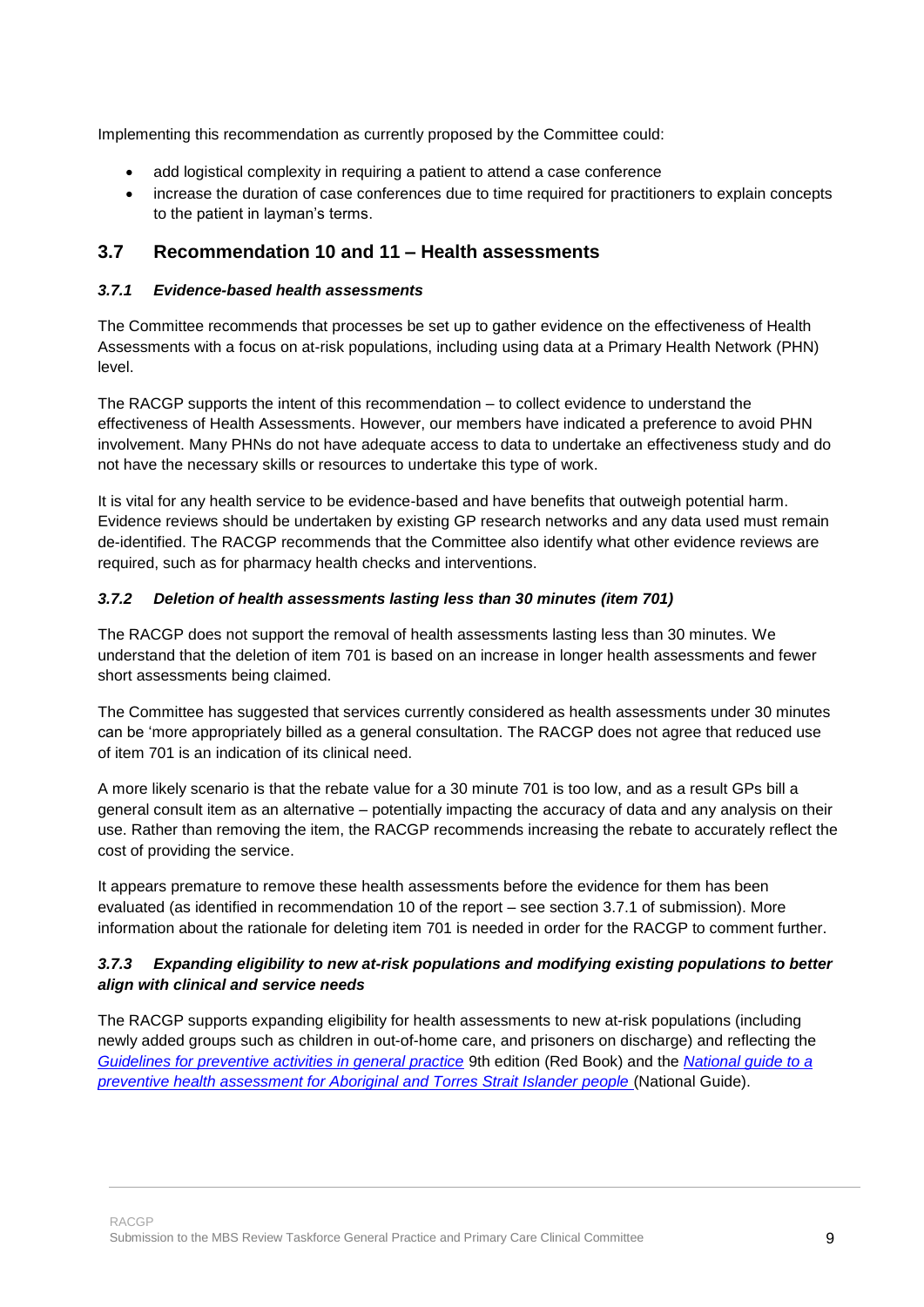People who have been incarcerated have high health and social support needs related to the social determinants of health. It is an ethical and public health priority that these patients receive the medical attention they need both in prison and on leaving prison. Furthermore many of these health problems contribute to re-incarceration which creates a substantial cost burden.

The proposed GP health assessment item for patients after release from prison will allow GPs to provide holistic healthcare to this high needs population at a crucial healthcare transition point. GPs can support patients leaving prison by:

- working with the patient to maintain the health gains achieved in prison, such as ensuring psychiatric medications are continued and patients are linked to community healthcare and support networks
- ensuring treatments commenced in prison are completed, such as Hepatitis C treatments
- following up with healthcare management plans commenced in prison. This is particularly valuable for those who were in prison for relatively short sentences, where screening and investigations may have commenced but substantial follow up is required.

The RACGP recommends this health assessment be available to any person incarcerated, rather than just for those with a six months sentence.

This health assessment item has potential to enhance care for Aboriginal and/or Torres Strait Islander people who are disproportionately represented in prison populations. However, there needs to be consideration of the rebate amount in comparison to the Aboriginal health assessment (715) and whether both can be claimed within a given timeframe.

#### <span id="page-10-0"></span>**3.8 Recommendation 12 – Medication management reviews**

The RACGP does not support a reduction in the rebate for Domiciliary Medication Management Reviews and Residential Medication Management Review items. Medication errors are a common cause of hospitalisation and devaluing these items may reduce general practice uptake of these measures (eg it may not be financially viable to provide a medication review). Investing in patient safety interventions to prevent adverse medication events and preventable hospitalisations may be cost-effective or even cost saving.

A current requirement for Domiciliary Medication Management Review is that a reviewing pharmacist provide a written report as well as discussing findings with the GP (face-to-face or by phone). Our members have highlighted that many Domiciliary Medication Management Reviews are completed by locum pharmacists who can be difficult to contact due to the transient nature of their work.

# <span id="page-10-1"></span>**3.9 Recommendation 13 – Increasing rebate for hospital, institution or home visits for enrolled patients with a General Practice Management Plan**

The RACGP recommends that the increased schedule rebates for hospital, institution and home visits be applied for all patients, not just enrolled patients with an existing General Practice Management Plan. Often patients require care at a hospital, institution or home before they are able to arrange a visit to their practice for a General Practice Management Plan. Also, home visits are not always related to chronic disease management – more commonly, they are for acute issues.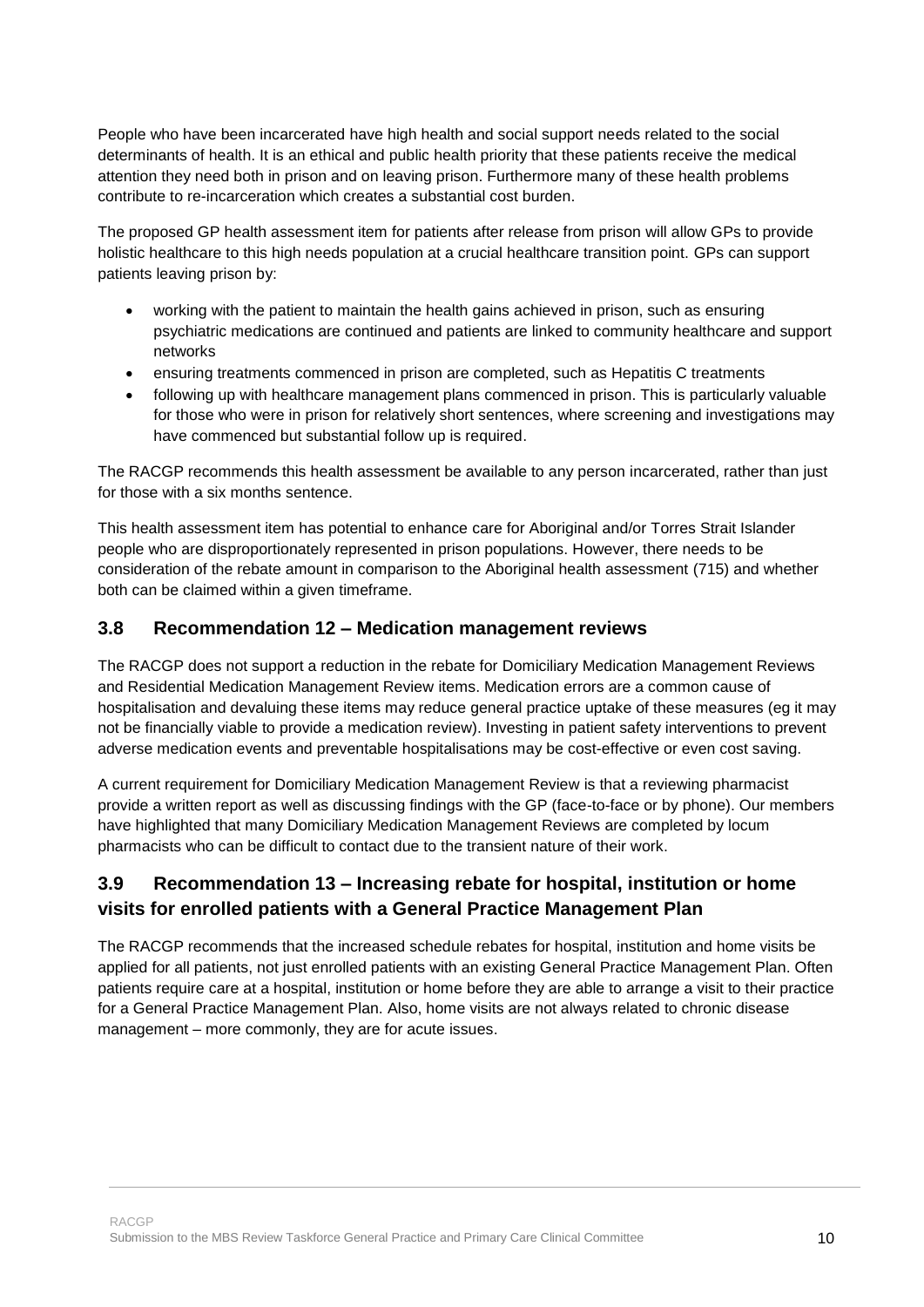Our members report that these visits, along with those to residential aged care facilities, can take significant time and result in additional loss of practice consulting time (ie due to travel time and distance, administration arrangements, inconvenience, lack of access to necessary technology, etc). As such, increased funding for these services needs to factor in such hidden costs to the GP.

If the Committee decides to put forward the recommendation as it stands, it should be explicit that rebates should not be tied to the single GP who wrote the patient's General Practice Management Plan given that:

- some practices (including Aboriginal Medical Services) utilise team arrangements, in which it is common for different GPs from the practice to see a patient
- GPs who share patients will be unfairly penalised, as will GPs who cover for a patient's usual GP when they are unable to attend (eg holiday cover)
- there is potential for a GP who is not the patient's usual GP to create the General Practice Management Plan, allowing the patient to access a higher rebate only when seen by them, not their usual GP.

### <span id="page-11-0"></span>**3.10 Recommendation 14 – Minimum of 6 minutes for a Level B consultation**

The Committee has recommended changing the descriptors for level B consultations (items 23, 5020 and 5023) to state that the consultation length should be a minimum of 6 minutes.

The RACGP does not support this recommendation. Setting a minimum time for level B consultations would have unintended consequences on patient care.

Level B consultations are currently time and content based. In most circumstances, a consultation that meets the requirement of the Level B descriptor will be more than 6 minutes in length. However, there are circumstances where the requirements for a level B consultation are met in less than 6 minutes.

For example, an experienced GP can efficiently and effectively see a patient with a viral upper respiratory tract infection – examine their ear, nose and throat, measure their blood pressure and discuss preventive health – in under six minutes.

Enforcing a minimum time will act as a disincentive for efficient practice and patients receiving efficient services will effectively have their patient rebate cut.

The RACGP recommends that rather than reduce funding for brief consultations, priority should be given to increasing the funding for longer consultations and reducing the incentive within the current system which reward rapid care.

# <span id="page-11-1"></span>**3.11 Recommendation 15 – Introducing Level E consultation for 60 minutes or more**

The RACGP supports Recommendation 15. However, introduction of a Level E consultation alone will not address the underlying issue of MBS time tiers and lack of support for longer consultations.

The RACGP agrees with the Committee that improved patient outcomes are associated with longer, comprehensive consultations for patients who have complex health concerns. However, the rebate values for consultation levels A–D currently drop in value every minute (Table 1), disadvantaging patients who require more time with their GP. This is due to both poor weighting of rebate values, and overly long time intervals.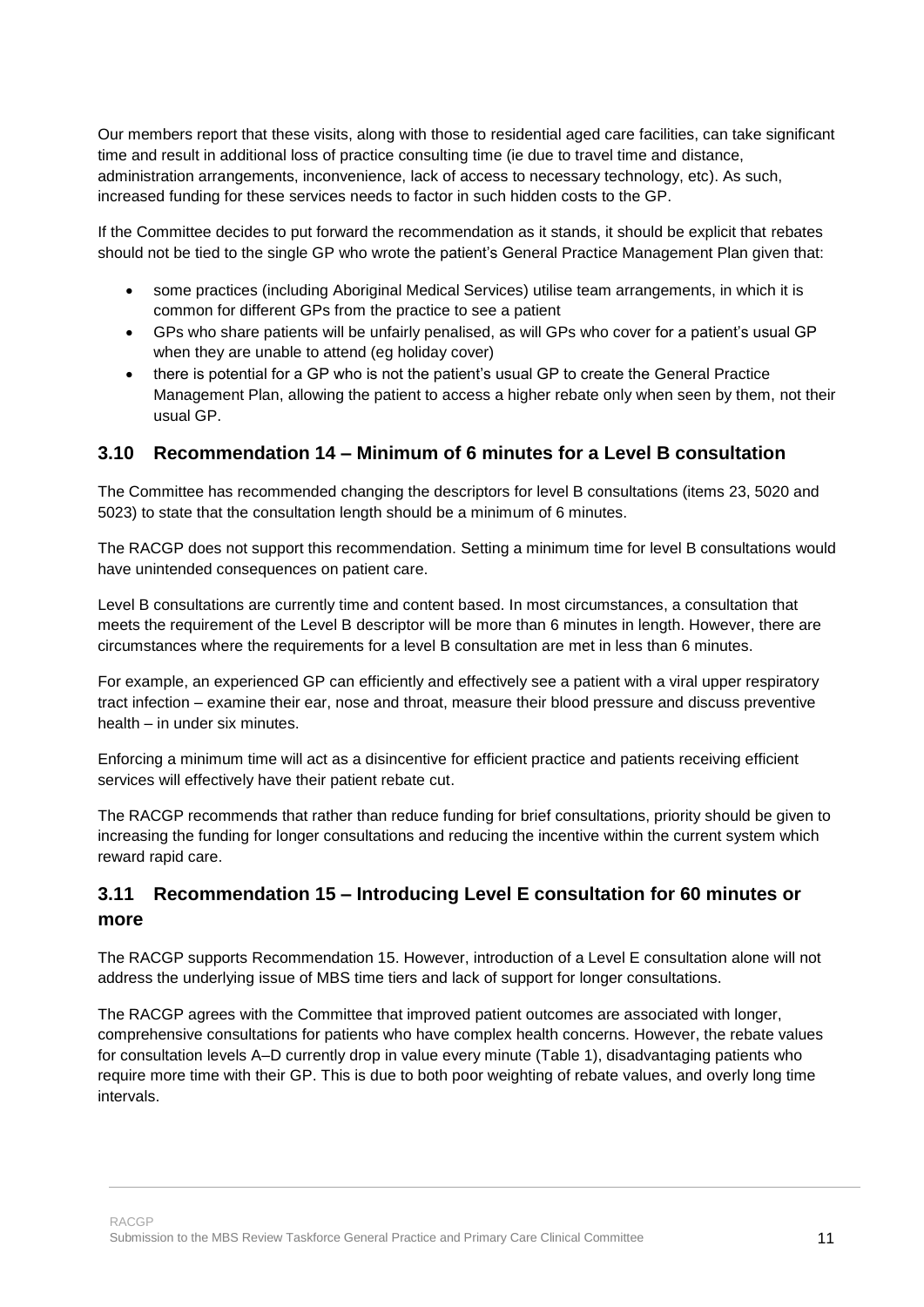*Table 1. Value per minute of general practice consultations*



<span id="page-12-0"></span>Introducing a level E rebate alone, without reconsideration of rebate values or intervals, will only exacerbate the current issues with time tiered consultations.

# **3.12 Recommendation 16 – Residential aged care facility visits**

GPs spend significant time performing unremunerated work related to residential aged care facilities attendances. Some of our members report unremunerated factors contributing to up to half their time when visiting patients in residential aged care facilities. These factors include:

- traveling to and from a residential aged care facility
- trying to locate the patient when onsite
- liaising with a patient's family and carers
- liaising with nursing and support staff, hospital staff, allied health staff, and other specialists
- gathering information on the patient's medical history
- follow-up phone calls post-consultation
- writing progress notes at the residential aged care facility and at their practice
- discussion with pharmacists and providing repeat prescriptions (especially providing Schedule 8 drugs for palliative care patients)
- completing paperwork requested by the residential aged care facility (eg adjustments to medication charts, reports on health status).

The Committee recommends changing the structure of rebates for residential aged care facility attendances (items 20, 35, 43, 51, 92, 93, 95 and 96) to reflect an initial flag fall rebate and a stable rebate for each consultation completed during the residential aged care facility visit.

The RACGP notes that in the 2018-19 MYEFO, the federal government committed to investing \$98 million over four years from 2018-19 towards MBS rebates for these services by introducing a flag fall fee to the value of \$55. The new flag fall fee was introduced on 1 March 2019, alongside new base rebates to replace the existing items.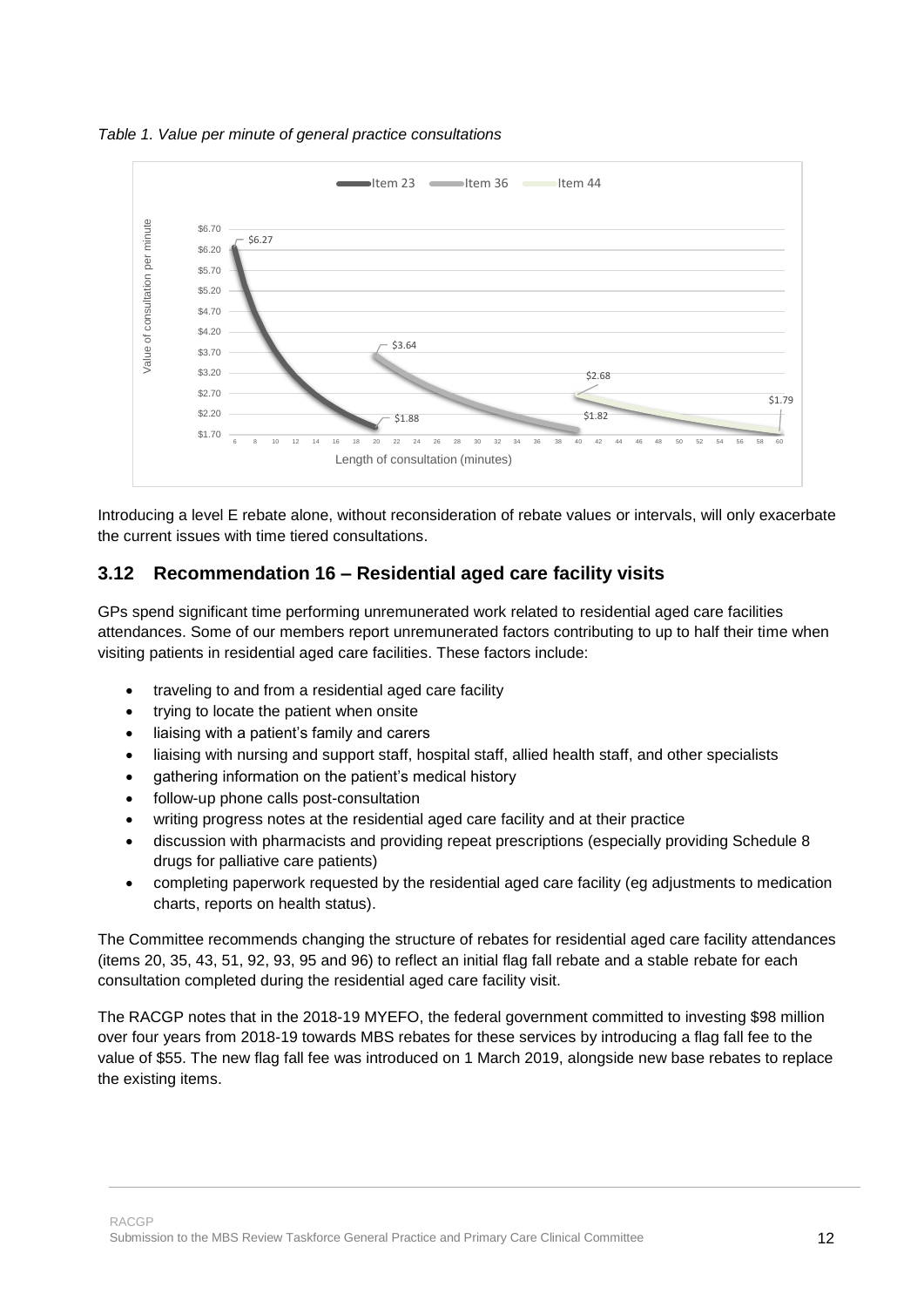The RACGP has previously advocated for this change as the current diminishing Medicare rebate per patient seen is a barrier for GPs supporting their patients in residential aged care facilities. It also prevents GPs from being able to raise a bill to cover the additional costs of providing care in this setting.

The changes for introduction in March, in particular the flag fall, goes some way to recognising the costs of attending a residential aged care facility. However, the changes have resulted in a reduction in funding for GPs providing more than 17 services at an aged care facility. This is not acceptable, and must be rectified as a priority. GPs, regardless of the number of services provided, must be supported to provide aged care services.

The RACGP calls for the Committee to recommend an increase to the rebate value of new item numbers for residential aged care visits (items (90020, 90035, 90043, 90051) – this will ensure that GPs seeing many patients in one visit are not disadvantaged by the change.

There already is some concerns regarding the new RACF items numbers. For example, it is not clear whether the non face-to-face time can occur away from the nursing home. For many patients within a RACF who have significant dementia (for example) the patient's presence may not add to the services being provided for the practitioner. The RACGP strongly recommends reviewing the details regarding the recent changes to RACF resident rebates.

#### *3.12.1 Additional investment in aged care*

The RACGP recommends further aged care investment, in addition to an added flag fall. Schedule rebates for services at residential aged care facilities should be increased, in line with Recommendation 13 to increase the schedule rebate for services at a hospital, institution or home (and, in turn, a flag fall should be implemented for those services).

While the RACGP is supportive of the additional (albeit limited) funding, which goes some way to recognise the costs of attending a residential aged care facility, we note that there is currently no alternative solution to replace the removal of the General Practitioner Aged Care Access Incentive. The removal of this incentive from May 2019 will result in a \$3000 to \$5000 yearly loss for GPs providing care to patients in residential aged care facilities. Increasing the scheduled rebate for patients in residential aged care facilities is needed to support these services in the absence of the General Practitioner Aged Care Access Incentive.

# <span id="page-13-0"></span>**3.13 Recommendation 17 – Changing terminology that MBS uses to describe registered and enrolled nurses**

The Committee recommended that the terminology currently used in the MBS to describe registered and enrolled nurses and their role be modernised to reflect the role of these health professionals as members of the practice team. This recommendation specially focussed on the use of the term 'practice nurse' (which was said to conflate the distinct groups of enrolled and registered nurses) and the language of 'for and on behalf of' (which does not appropriately reflect the role of nurses).

<span id="page-13-1"></span>The RACGP supports this recommendation with the proviso that any changes to terminology should not influence a registered or enrolled nurse's scope of practice, which is based on the skills and experience of the relevant nurse.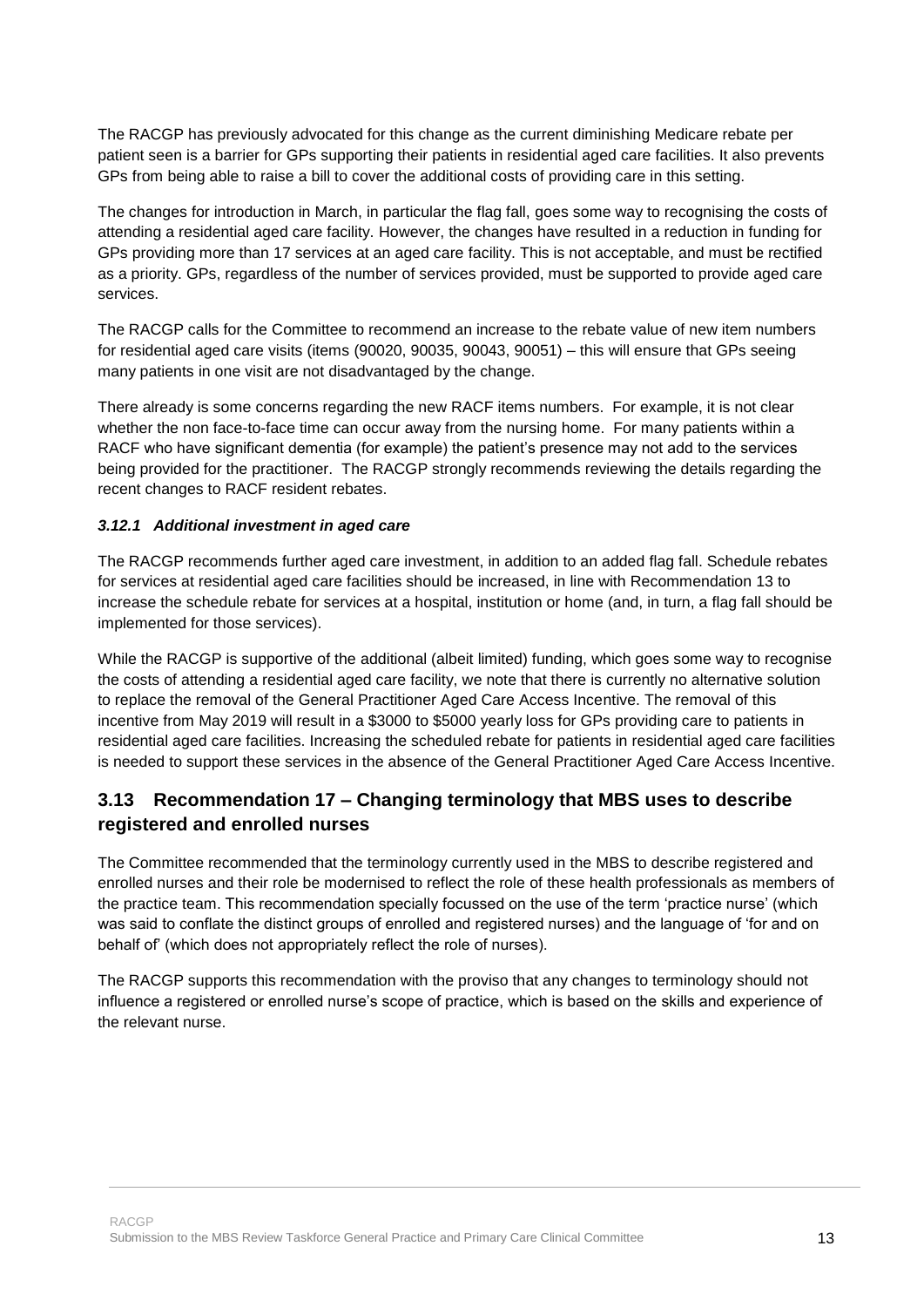# **3.14 Recommendation 18 – Telehealth**

The RACGP supports the modernisation of consultative medicine via greater access to non-face to face services, such as telehealth. The RACGP sees the best option to achieving this is through the removal of rules in the MBS that stipulate that consultations must be provided face to face.

To prevent misuse of non-face to face care, it is important for these services to be provided:

- by the patient's usual GP or practice wherever possible, or that care is coordinated with the usual GP or practice
- via acceptable and secure telehealth platforms
- to patients who also physically attend their usual practice.

The RACGP's position on [on-demand telehealth services](https://www.racgp.org.au/advocacy/position-statements/view-all-position-statements/health-systems-and-environmental/on-demand-telehealth-services) is available on our website.

# <span id="page-14-0"></span>**4. Additional feedback and recommendations**

The RACGP has considered additional recommendations for general practice (some the RACGP has previously called on the MBS Review to implement), which have not been included in the GPPCCC Report. These recommendations are outlined below.

### <span id="page-14-1"></span>**4.1 More general practice investment through Medicare**

The RACGP strongly recommends that the Committee provide further recommendations to address funding shortfalls of the current general practice model.

#### *4.1.1 Current funding for general practice consultations is unsustainable*

MBS patient rebates have failed to keep pace with inflation and do not reflect the cost of delivering high quality general practice services. Patient out-of-pocket costs continue to increase each year, as government funding fails to offset the growing cost of services. While patient rebates have never accurately reflected the cost of providing care, this underfunding has been exacerbated by funding freezes introduced by successive governments, and using the Wage Cost Index 5 (WCI5) as a method of indexation, which is considerably lower than both the consumer price index (CPI) and health inflation.

Costs to provide care have continued to increase year on year, but the government has failed to match these increases in the patient rebate.<sup>2</sup> As a result, the government's contribution to patient care now only covers around 50% of total cost to the patient for privately billed care. 3

General practices are facing mounting costs for staff and consumables and many cannot afford to offer care at the rate that government is willing to pay for it.

Some recommendations from the Committee will result in a net loss of funding for general practice. Rather than reducing GP funding through these recommendations (such as placing a 6 minute limit on level B consultations and removing shorter health assessments), the MBS Review needs to increase funding for high quality care (such as level C and D consultations, and for regular chronic disease management).

#### *4.1.2 Investing in general practice will bring benefits for patients, health providers and health funders*

Given the majority of patient care in Australia is provided by GPs, it is essential that patient visits to their GP are appropriately funded.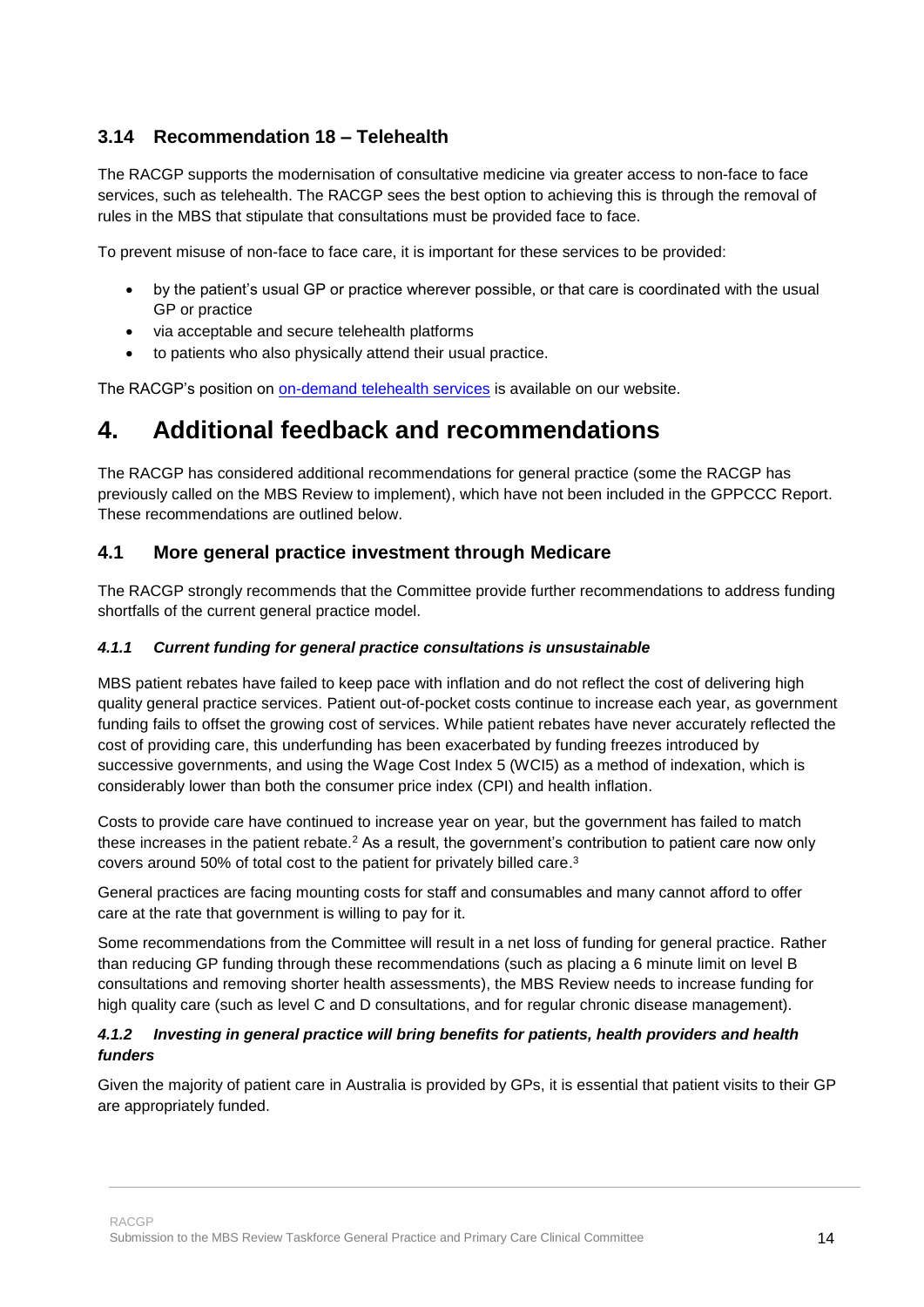Despite being the most accessed form of healthcare, general practice services represent only 7.4% of total government (including federal, state and territory, and local) health expenditure.<sup>4</sup>

In the past year, almost 90% of Australians received care from GPs and their teams. Over 80% of patients have a usual GP and 90% a usual practice.<sup>5</sup> However, care is fragmented with no formal system for practice enrolment – patients frequently attend multiple general practices.<sup>6</sup>

Local and international evidence shows that better support for and use of general practice is associated with:

- lower emergency department presentations and hospital use<sup>7,8,9,10</sup>
- decreased hospital re-admission rates<sup>11</sup>
- health benefits for Aboriginal and Torres Strait Islander communities<sup>12,13</sup>
- achieve significant savings for the healthcare system<sup>14</sup>

The effect of fragmented care and inadequate support for general practice in Australia is costing the country billions of dollars each year. In 2016–17, 6% of all hospital admissions were the result of 22 preventable conditions that could have been appropriately managed by general practices. These conditions resulted in more than 2.8 million bed days nationwide.<sup>15</sup> If general practice was appropriately supported to manage these conditions in the community, it would have saved the government a conservatively estimated \$3 billion AUD.\*16

#### *Mental Health Services]*

1

The RACGP recommends the addition of longer mental health consultations that align with the funding for Level D and E items.

The current items for mental health visits of 20 minutes fails to support patients with significant mental illness especially during the acute phases of their illness. Patients with complex medical conditions have access to Level D and soon Level E consultations. Patients with mental health illnesses should be afforded the same level of access as patients presenting with physical medical concerns.

#### *4.1.3 Funding to support implementation of recommendations from the MBS Review*

While the many recommendations from the MBS Review will bring long term financial savings for Australia, most will require initial investment. It is essential that the implementation of recommendations from the MBS Review does not result in an increased cost burden for general practices.

The RACGP notes that in its 2018-19 Mid-Year Economic and Fiscal Outlook (MYEFO), the federal government committed to funding \$17.5 million over four years from 2018-19 for chronic disease management (CDM). The MYEFO provided no further detail regarding this funding.

The RACGP would like further information on how this funding will affect the implementation of recommendations in the GPPCCC Report (including recommendations 1–6).

<sup>\*</sup> Calculated using the average cost (\$1000) for a preventable hospital admission patient day.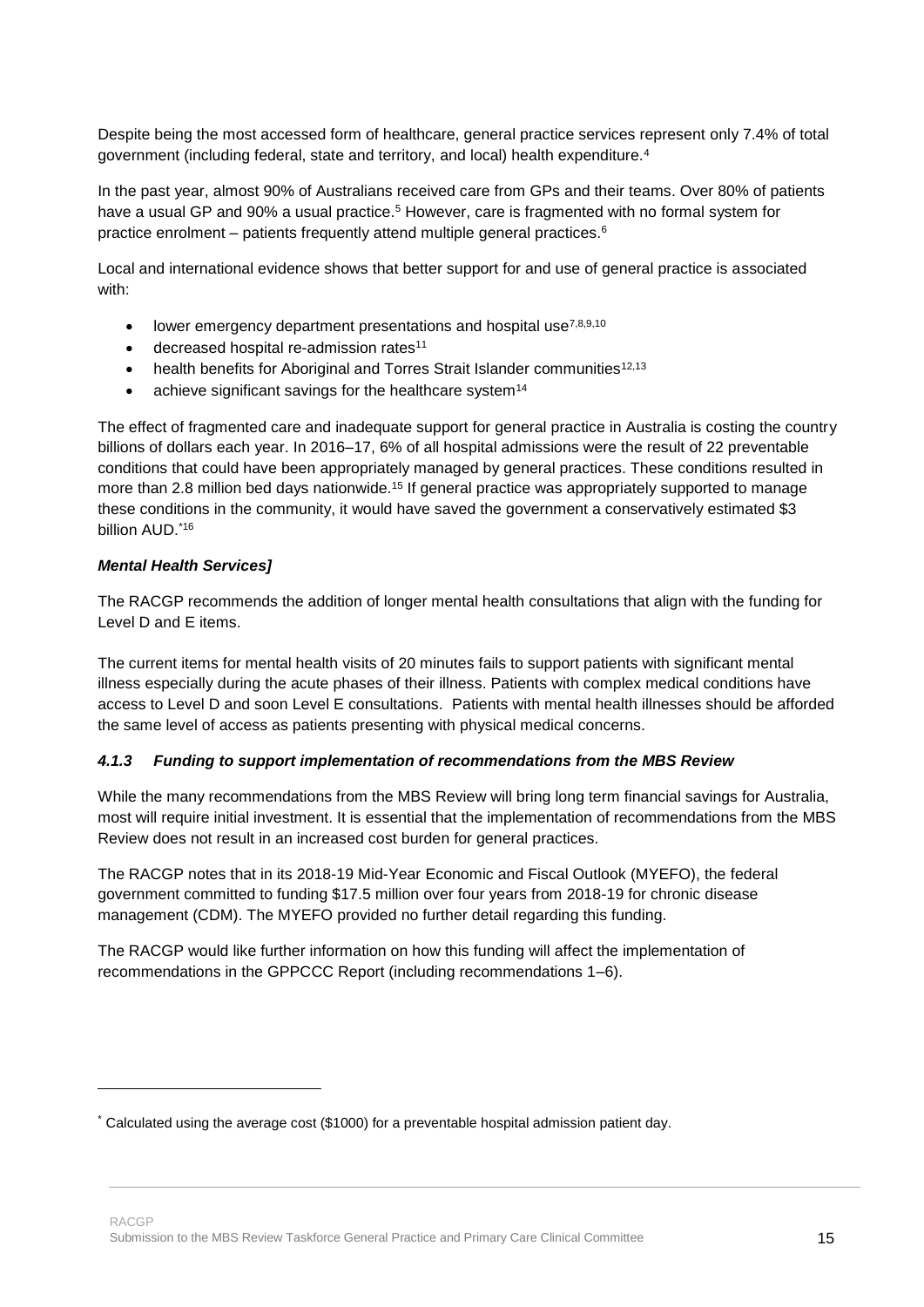#### *4.1.4 Reinvestment of savings from MBS Review*

The federal government has committed to reinvesting MBS Review savings back into Medicare. The RACGP calls on the Committee and Taskforce to provide more transparency into reinvestment by detailing what savings will be made, and the additional spending is required, across the Committee's recommendations. The RACGP would also like to see, in detail, how the MBS Review savings have been (or will be) reinvested into the health system, particularly into general practice.

# <span id="page-16-0"></span>**4.2 Recognising GPs as specialists**

Calculations show that scheduled patient rebates for GP services are consistently undervalued when compared to those for other medical specialist consultations, even after adjusting for years in training between specialisations. The RACGP reiterates its call for a loading of at least 18.5% to be applied to all GP consultation scheduled rebates to bring them to the level of other specialist consultation items.

In addition, the RACGP recommends that the Committee support recognition of specialist GP skills and experience within the MBS. Unlike most other industries, more experienced GPs do not financially benefit from the skills and experience they gain over time. This can limit:

- general practice as a desirable vocation
- engagement with chronic or complex patients
- practice leadership and ownership.

### <span id="page-16-1"></span>**4.3 Shared medical appointments**

There is currently no MBS support for patients who attend a shared medical appointment facilitated by their usual GP. The RACGP recommends that the Committee support introducing MBS rebates for patients who attend shared medical appointments.

Many GPs run group sessions for their patients (eg in suicide prevention or following disasters). Shared medical appointments can help to reduce demand and improve efficiency in general practice. They can also empower patients with tools for self-care.

Shared medical appointments:

- increase clinical and cost-efficiency
- improve clinical teamwork (eg GPs can work alongside other members of their team during a shared appointment to share knowledge and increase patient literacy)
- increase patient/provider satisfaction (eg patients feeling they have had more face-time with their GP, even if one-on-one time within the group is brief)
- reduce repetitious workloads (eg GPs can provide the same relevant information to multiple patients at the same time)
- <span id="page-16-2"></span> make clinical practice more engaging (eg patients are engaged with other patients and can learn from shared communications between their GP and a range of individuals).

# **4.4 Support for patient requiring interpreters**

The RACGP recommends that the Committee consider how the MBS can support patients that require an interpreter. While medical practitioners have access to fee-free interpreting via the Translating and Interpreting Service, the low take-up rate has been attributed by many to insufficient financial remuneration for practice costs and additional consultation time required.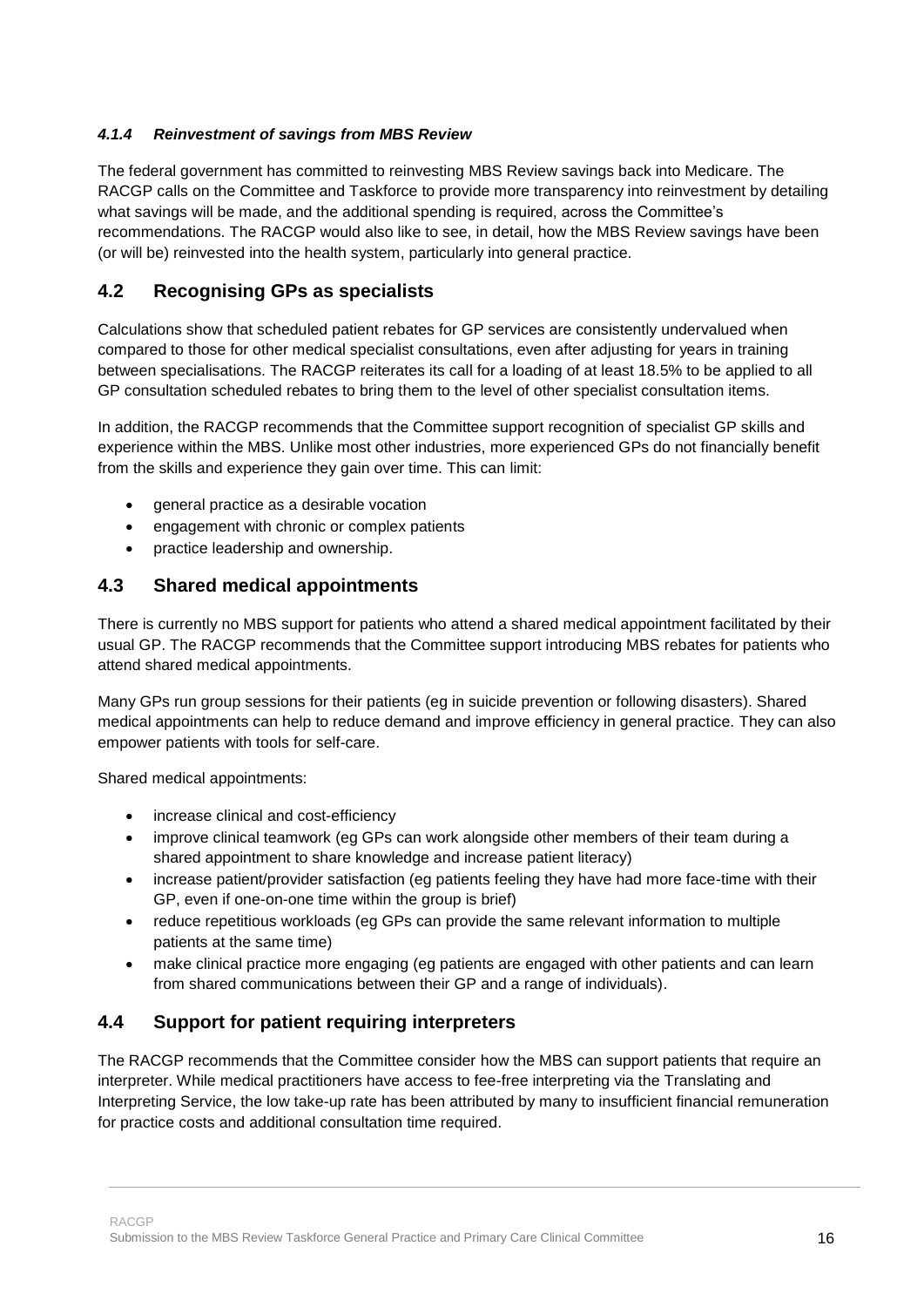A recent study reported that 5% of all private practice consultations involved communicating in a language other than English, yet only 1% of these included use of a trained interpreter.<sup>17</sup>

While GPs can claim a longer rebate to reflect the longer consultation, many are hesitant to do so out of fear of inadvertently breaching Medicare compliance. The MBS must be explicit that the additional time required in a consultation as a result of using an interpreter can be considered as part of the overall consultation time, and the complexity of the consultation.

In addition, the current poor weighting of rebate values (explained in detail in Section 3.11) means that patients who require interpreters, and therefore longer consultations, are disadvantaged in terms of rebate per minute. Adding further rationale to the need to address the current diminishing rebate per minute of general practice consultations.

#### <span id="page-17-0"></span>**4.5 My Health Record**

The success of My Health Record will directly relate to the level of medical note curation by GPs. GPs are ideally placed to ensure that the contents of My Health Record are up to date and relevant to the patient. The RACGP recommends that an item number be introduced to support GPs in undertaking these activities.

The RACGP supports the idea of a national electronic health record and notes that several of the Committee's recommendations include the addition of a nominated GP being responsible for maintaining their patient's My Health Record.

General practice teams generate a large amount of data for My Health Record, including authorship of Shared Health Summaries. In addition to creating clinical content for documents such as Shared Health Summaries, participating in My Health Record also involves ensuring the necessary practice policies and processes are established and maintained to meet technological and regulatory requirements. As a key contributor to My Health Record through the creation of Shared Health Summaries and other forms of health data, general practice should be financially supported to participate through an appropriate incentive scheme.

The RACGP does not support the current Practice Incentive Payment – eHealth Initiative (ePIP), under which benefits are paid solely to the practice, and which uses arbitrary upload targets as a criterion for eligibility.

In addition to the current lack of an incentive model to support improvements in data quality in general practice, there are currently no agreed requirements to ensure information uploaded to My Health Record is fit for sharing. The RACGP supports the development of initiatives that would drive data quality in the sector, which would in turn support the quality of information that is uploaded to My Health Record.

The RACGP's position on [My Health Record](https://www.racgp.org.au/FSDEDEV/media/documents/RACGP/Position%20statements/RACGP-Position-Statement-My-Health-Record.pdf) is available on our website.

#### <span id="page-17-1"></span>**4.5 Ongoing support for the MBS Review**

The RACGP notes the recent decision for the MBS Review to conclude by mid-2019, despite commitment to fund the review until at least 2020 in the 2017–18 Federal Budget.

The RACGP recommends an ongoing review of the MBS to ensure that all items remain relevant and effective.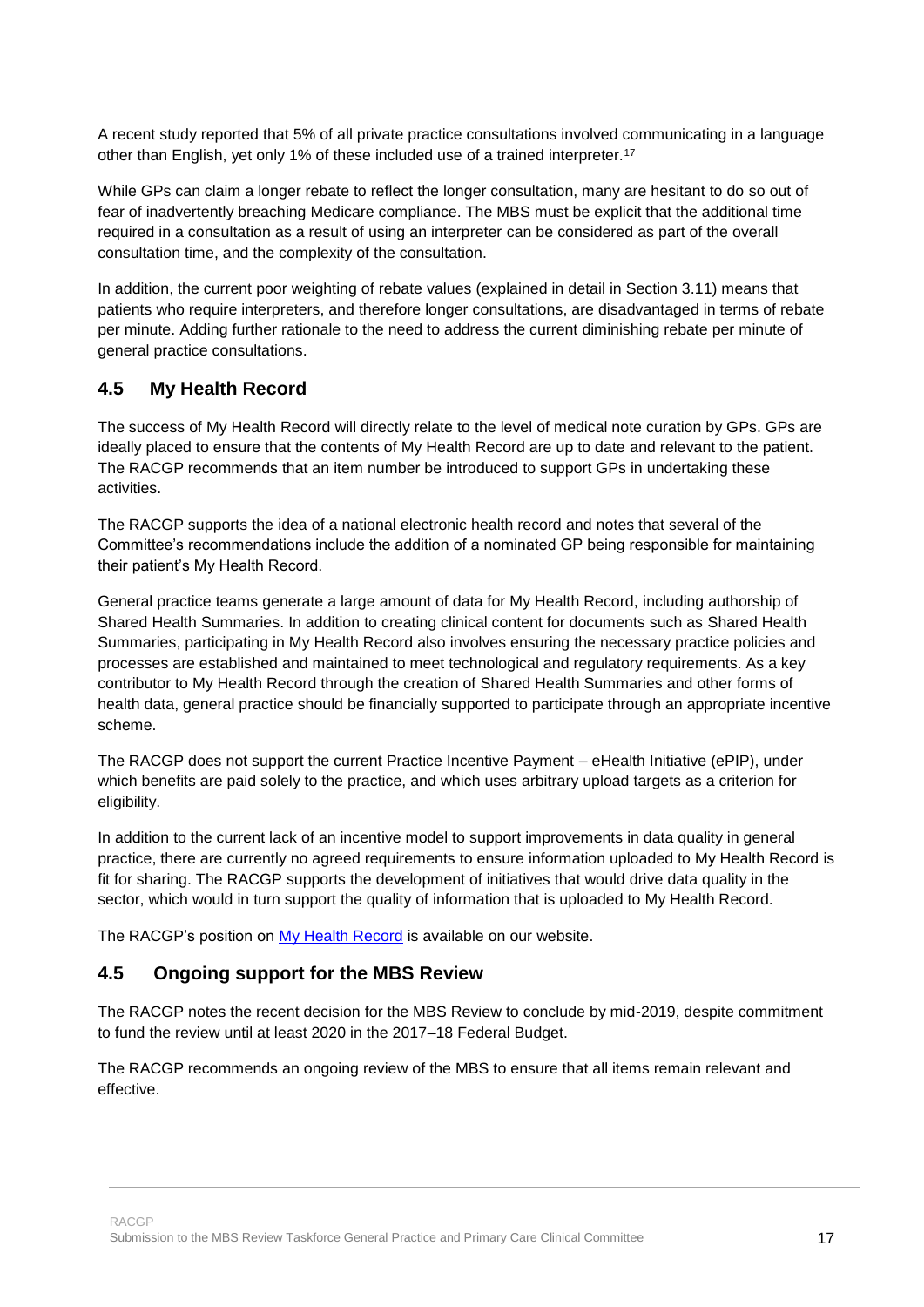# <span id="page-18-0"></span>**5. Conclusion**

The RACGP looks forward to hearing about the final recommendations and outcomes from the Committee, and further participation in future MBS Review consultations.

If you have any questions or comments regarding this submission, please contact Ms Susan Wall, Program Manager – Funding and Health System Reform, on (03) 8699 0574 or at [susan.wall@racgp.org.au](mailto:susan.wall@racgp.org.au)

# <span id="page-18-1"></span>**6. References**

1

<sup>1</sup> Royal Australian College of General Practitioners. Health of the Nation 2018. East Melbourne, RACGP, 2018.

<sup>2</sup> Australian Institute of Health and Welfare. Health expenditure Australia 2016–17. Cat. no. HWE 74. Canberra: AIHW, 2018. Available at [www.aihw.gov.au/reports/hwe/073-1/health-expenditure-australia-](http://www.aihw.gov.au/reports/hwe/073-1/health-expenditure-australia-2016-17/contents/table-of-contents)[2016-17/contents/table-of-contents](http://www.aihw.gov.au/reports/hwe/073-1/health-expenditure-australia-2016-17/contents/table-of-contents) [Accessed 12 February 2019].

<sup>3</sup> Department of Health. Annual Medicare statistics – Financial years 1984–85 to 2017–18. Canberra: DoH, 2018. Available at [www.health.gov.au/internet/main/publishing.nsf/Content/Annual-Medicare-Statistics](http://www.health.gov.au/internet/main/publishing.nsf/Content/Annual-Medicare-Statistics) [Accessed 12 February 2019].

<sup>4</sup> Productivity Commission. Report on government services. Canberra: Productivity Commission, 2019. Available at [www.pc.gov.au/research/ongoing/report-on-government-services](http://www.pc.gov.au/research/ongoing/report-on-government-services) [Accessed 12 February 2019].

<sup>5</sup> Australian Institute of Health and Welfare. Australia's health 2018. Canberra: AIHW, 2018.

<sup>6</sup> Wright M, Hall J, van Gool K, Haas M. How common is multiple general practice attendance? Aust J Gen Pract 2018;47(5):289–96.

<sup>7</sup> Pereira Gray DJ, Sidaway-Lee K, White E, Thorne A, Evans PH. Continuity of care with doctors – A matter of life and death? A systematic review of continuity of care and mortality. BMJ Open 2018;8(6):e021161-e.

<sup>8</sup> Barker I, Steventon A, Deeny SR. Association between continuity of care in general practice and hospital admissions for ambulatory care sensitive conditions: Cross sectional study of routinely collected, person level data. BMJ (Clinical Research Ed) 2017;356:j84-j.

<sup>9</sup> Nagree Y, Camarda VJ, Fatovich DM, et al. Quantifying the proportion of general practice and low-acuity patients in the emergency department. Med J Aust 2013;198(11):612–15.

<sup>10</sup> Steering Committee for the Review of Government Service Provision. Report on Government Services. Canberra: Productivity Commission, 2018.

<sup>11</sup> Shen E, Koyama SY, Huynh DN, et al. Association of a dedicated post-hospital discharge follow-up visit and 30-day readmission risk in a Medicare advantage population. JAMA Intern Med 2017;177(1):132–35.

<sup>12</sup> Zhao Y, Thomas SL, Guthridge SL, Wakerman J. Better health outcomes at lower costs: The benefits of primary care utilisation for chronic disease management in remote Indigenous communities in Australia's Northern Territory. BMC Health Serv Res 2014;14:463.